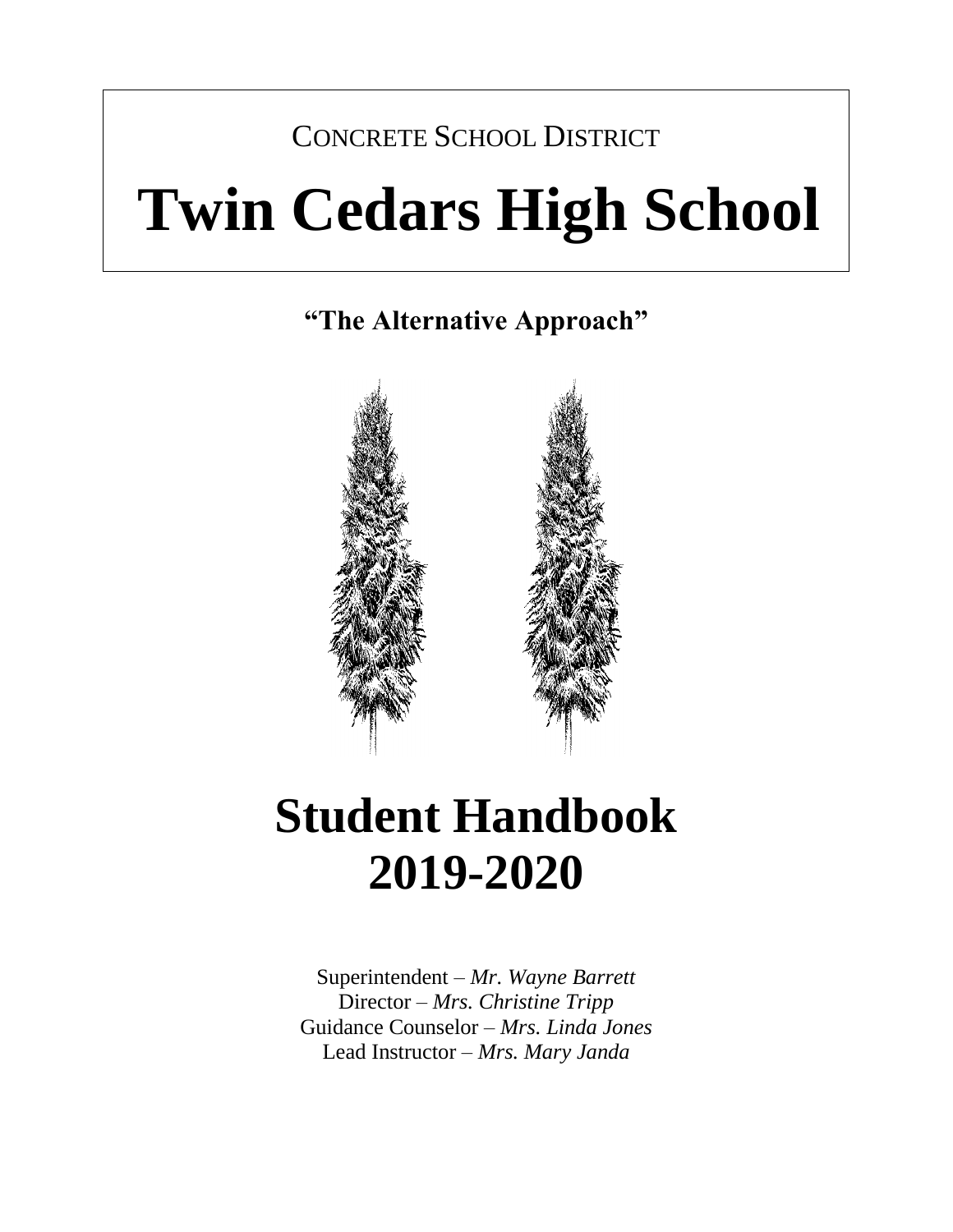### OVERVIEW OF TWIN CEDARS HIGH SCHOOL ALTERNATIVE EDUCATION PROGRAM

Twin Cedars School, an alternative learning experience, involves learning in a different way and with a different model than many other alternative education programs. Differences are even more significant than those experienced in a traditional high school setting. This is information to provide students an overview of expectations and how the program functions.

All courses of study are planned with NO formal classroom instruction. Students will work independently and must be self-disciplined in order to finish their respective course studies. Students who might have trouble reading, studying independently, or organizing and managing time will find this option to be very difficult, if not impossible and should be discouraged from choosing this option. For those who still want to pursue this alternative education option and feel they will have trouble, a mentor (parent, guardian, or overseer) interested and committed to keeping students accountable, is a viable option that could lead to success. This program is designed for those who are making a dedicated attempt to complete their high school education, not just a place to be to fill an attendance obligation.

At the end of a course of study, the complete lessons are compiled in an organized manner in order to validate whether a student learned and earned the credits attempted toward graduation requirements. Some courses have tests that are required to be taken at the Concrete Alternative Learning Center classroom. If students require the use of a computer, they are available at this same classroom during Alternative school hours.

Along with the course of study work, each student is required to meet with school staff once a week throughout the school year during enrollment based on the Written Student Learning Plan. This weekly meeting is to review student progress (course work), take appropriate tests, or get help with course work/study.

 class/campus attendance and course contract study and homework hours. Attendance and The time commitment adds up weekly to average a minimum of 27 hours and 45 minutes of homework are essential to completing the course work. (WAC 392-121-122)

Students may be dropped from the program if they are absent, without a valid excuse, more than four consecutive appointment days or when homework and consultation hours combined total less than 111 hours over a four-week period (one month).

*Mrs. Christine Tripp* 

*Program Director, Alternative Ed.*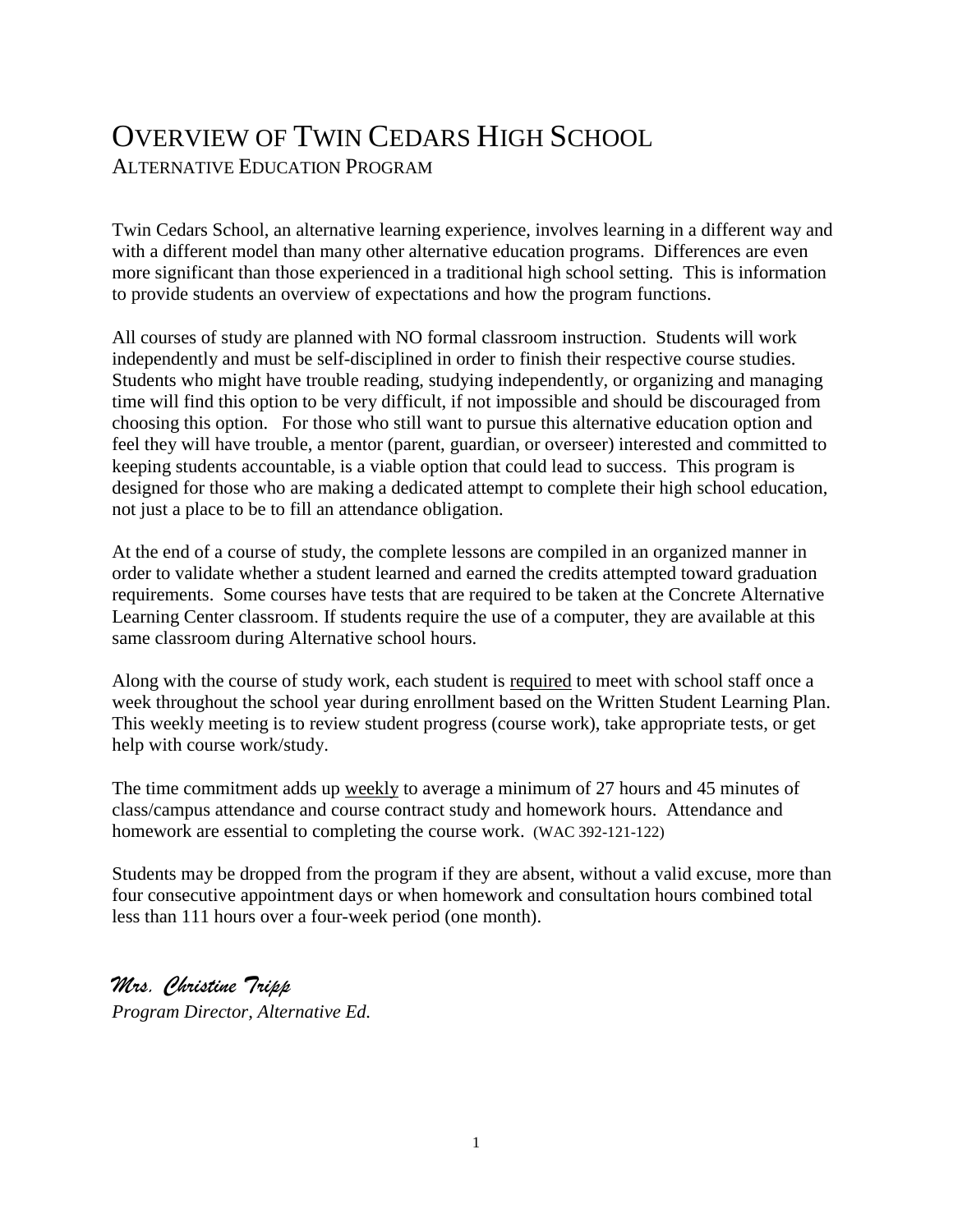### **GENERAL INFORMATION**

 45389 Airport Way Concrete, WA 98237 **TWIN CEDARS HIGH SCHOOL** 

 Linda Joens, Guidance Counselor (360) 853-4025 Christine Tripp, Director (360) 853-4015 Mary Janda, Instructor (360) 853-4070 Wayne Barrett, Superintendent (360) 853-4000

 The Concrete School District recognizes that there are as many different learning styles as there are learners. Thus, the district provides an alternative learning education program that is available to qualified students to provide multiple options in a positive and self-directed environment where at-risk students with alternative needs are encouraged to gain knowledge and complete the qualifications to earn a high school diploma. Along with these offerings, it is important to note that this includes preparation for roles in society, careers, and the world of work. The program is offered to students who meet admission criteria and their continuing attendance is dependent on their ability to comply with Twin Cedars High School policy and procedure. All admissions to the program are reserved by review of program director.

 The teaching staff is available to guide the student in preparation of a Written Student Learning Plans (WSLP). This includes developing activities, finding resources, and determining assessment of learning with individuals. Helping with course work, assisting in determining the content of the course work, and to maintain all student records to satisfy student needs are among some of the other services provided.

 **A REQUIREMENT: The need for parents, guardians, and those overseeing student work is key to success. This is required of students 17 and younger. If someone is concerned, supportive, and involved as an overseer of studies, students are the most likely to experience success. This is second in importance only behind the personal discipline of study and required attendance in the program.** 

 Students in an alternative program are expected to show independence and discipline. Often students will study in difficult environments, have time restraints to make consultation appointments, all the while maintaining a focused, determined, and earnest attitude. This is not easy, and even under the best conditions this is difficult; however, it is necessary to experience success and achieve the goal of high school diploma.

#### **ADMISSION**

 It is strongly encouraged that applicants who wish to enroll show they have made the effort to survive the traditional school setting for at least one academic year. Typical examples of valid reasons for enrollment in the Twin Cedars High School:

- 1. Be a student with junior or senior age status and under 21.
- 2. Current or past enrollment in the Twin Cedars School alternative program or past enrollment from another alternative learning education program.
- 3. Pregnancy, parenting, or having some other physical condition that makes the alternative program the most appropriate educational setting for the student.
- 4. Have a job that requires a minimum of 20 hours or more per week. Student must obtain a signed verification form from their employer.
- 5. Other personal incidents or issues which, in the best interest of the student, makes alternative education the best choice.
- 6. A desire and commitment to acquire a high school education.

 **NOTE:** Students who have been expelled from the Concrete School District will not be accepted for enrollment in any program within the district. Long term suspended students may be considered for admission on a case-by-case basis.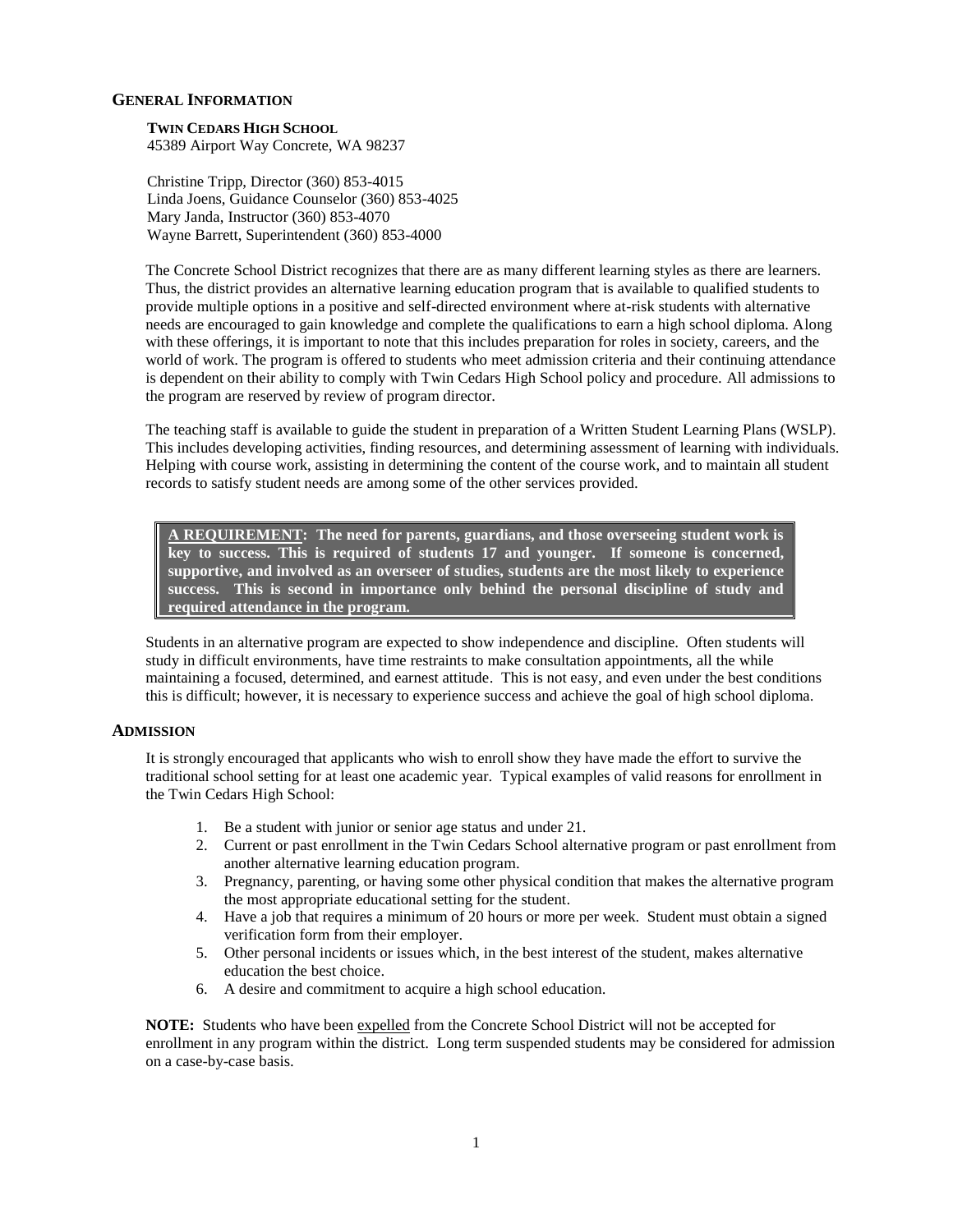#### **ATTENDANCE**

Regular attendance to comply with the weekly meeting is important and mandatory to the accomplishment of each student's program and ultimately prepares them for a more successful business, personal, and social life. In the event of a necessary absence, it is required to notify appropriate school staff. Under unusual and special circumstances, the weekly communication may be conducted by electronic means (telephone, email, etc.). This is available by previous arrangement and is always necessary in the event of absence and must be done prior to the student's regularly schedule consultation appointment.

 Absence guidelines will be based on the following categories: 1) Illness; 2) Personal and/or family emergency; 3) Pre-arranged absence; 4) Religious observance

 In the event of weather-related school closures, Twin Cedars School operates under the same conditions of the Concrete School District; if school is closed for the day, so is the Twin Cedars School program. If weather conditions deteriorate during the day, school staff respects and honors student judgment as to whether travel is safe.

 Twin Cedars program director will determine the validity of absences. Parents/Guardians or those overseeing the student's work/study experience are encouraged to notify the school with a signed note and an explanation following the student's return. Students may appeal the decision to program director (if denied an excuse) according to the procedure outlined in the Concrete High School Student handbook.

 In the event a student cannot meet their required weekly conference, they must call in and explain or reschedule.

### **COMPLAINT PROCEDURES**

 The Concrete High School administration recognizes that students and parents may have concerns regarding the professional staff, support staff, or the instructional program. In general, most complaints can be resolved by informal discussions between the citizen and the staff member. Should the matter not be resolved, the principal shall attempt to resolve the issue through a conference with the citizen and the staff member.

 The following school district procedures (Board Policy 4220) apply to the processing of a complaint which cannot be resolved in the manner described above:

- A. If the problem is not satisfactorily resolved at the building level, the citizen should file a written complaint with the superintendent which describes the problem, and a suggested solution. The superintendent should send copies to the principal and staff member.
- B. The principal and staff member shall respond to the superintendent in writing or in person.
- C. The superintendent shall then attempt to resolve the matter through a conference with the citizen, staff member, and principal.
- D. If the matter is still not resolved, the superintendent shall present the issue to the board. If the complaint is against a staff member, the complaint shall be handled in executive session in the presence of the staff member. The board shall attempt to make a final resolution of the matter. Any formal actions by the board must take place at an open meeting. If such action may adversely affect the contract status of the staff member, the board shall give written notice to the staff member of his/her rights to a hearing.

### **CLASS TIME (REQUIRED WEEKLY)**

 Class time allows staff, student, and (as an option) parent/guardian/overseer to check on student progress every week. This is also an opportunity to evaluate student-learning plans and adjust, if needed, to make the process more meaningful so learning can take place. A minimum of one (1) hour per week is required for each alternative learning education student.

### **COURSE CONTRACTS**

 Each student will receive a course contract that shows the assignments and activities required for that course of study. This contract will also be used during the weekly meeting to track student progress.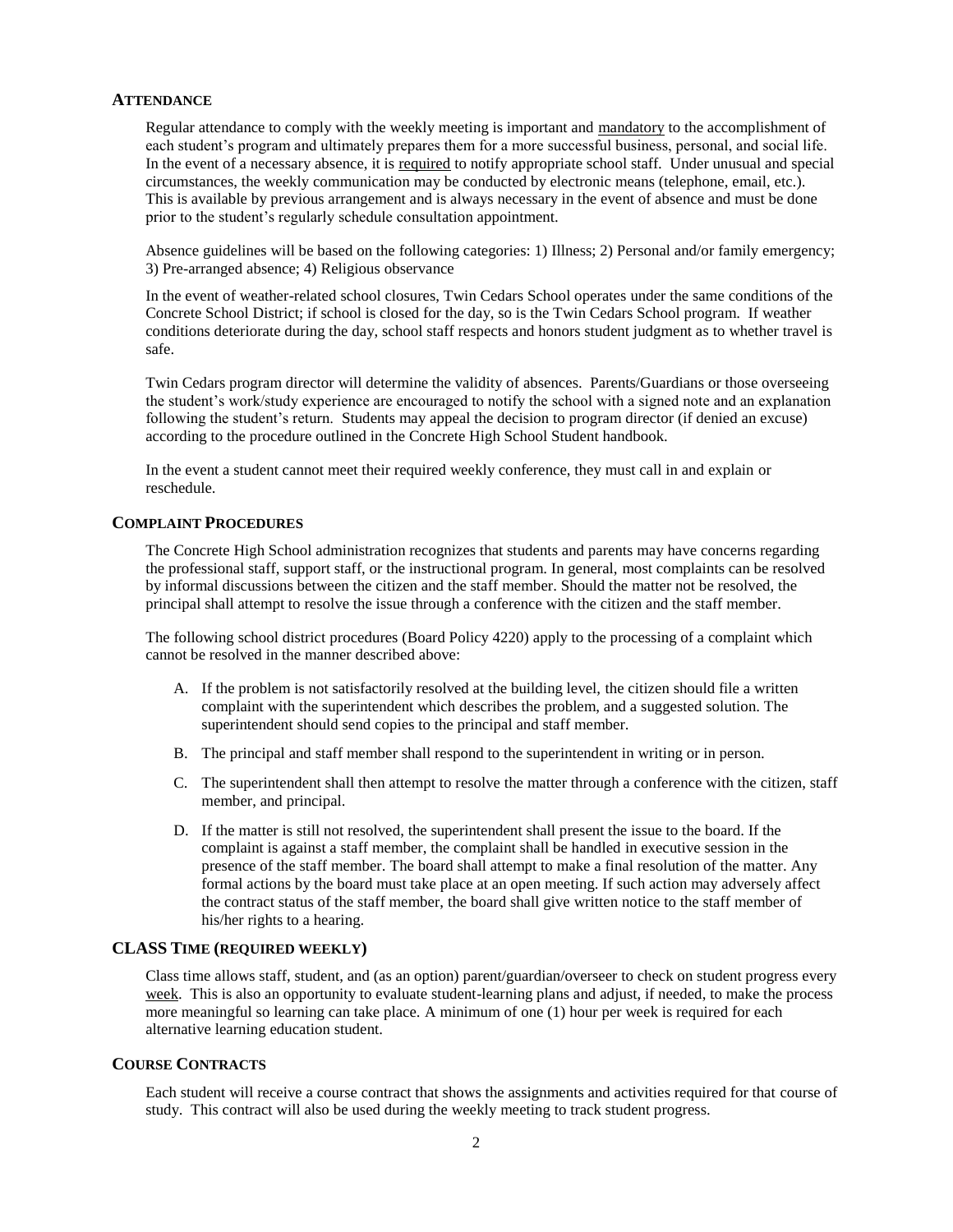### **COURSE CREDIT AND PORTFOLIO REQUIREMENTS**

 ALL students enrolled in the Twin Cedars high school program are required to carry a full load of classes based on participation. Usually a student needs to average six course credits per year and successfully pass each based on the individual course requirements in order to graduate "on-time" as is expected of the regular school program students. Staff suggests that students take three credits per semester (half year or 18 weeks) for a total at the end of the year of six credits.

 At the completion of a schedule of ALL assigned work, each student will compile the completed lessons into a portfolio in an organized, pre-determined manner. When the course is completed, this documentation (the portfolio) will be the final determination by teaching staff as to its creditworthiness.

### **COURSE/STUDY WORK ACCOUNTABILITY**

 Washington state law clearly provides guidelines for attendance and course/study work. Upon admission or filing of preliminary paperwork, school accessible hours will be made available. Days of attendance are subject to school breaks, district planned school early dismissals, and other pre-announced cancellations. Students must meet the requirements of 25 hours of cumulative study. Students who fall behind may be dropped from the program and/or be subject to receiving NO COURSE WORK credit.

 ALL students are required to attend a one-hour weekly meeting with the school director. These conference times are critical to tracking course work.

 Work hours (job, employment) outside of homework/class study hours cannot be counted as a part of the home study time. Credit can be applied if such work experience meets the certain standards as governed by state law. Please see the school director if students might want to pursue work-based credits.

#### **EDGENUITY**

 Edgenuity is an online program that offers a full suite of curriculum including AP, honors, elective, dual credit, and concept and credit recovery courses. Twin Cedars students who have high-speed Internet access at home can sign up for these courses to earn credits towards graduation. The courses combine direct-instruction videos featuring expert, on-screen teachers with rigorous assignments, performance tasks, and assessments to engage students and ensure subject-area mastery.

 The Twin Cedars instructor will have access to and will monitor student progress; however, students will still need to come in and meet with the instructor on a weekly basis. Due to the limited number of portals that allow students to log in, a lack of adequate weekly progress may cause a student to forfeit the opportunity to use this online option of earning credits.

### **FILING FOR CREDITS**

 Each student will file for the course or class they plan to pursue on the form provided. Follow the instructions on each application and make sure appropriate staff collects and records the applications. This must be done at the time of enrollment and preparation of student learning plans.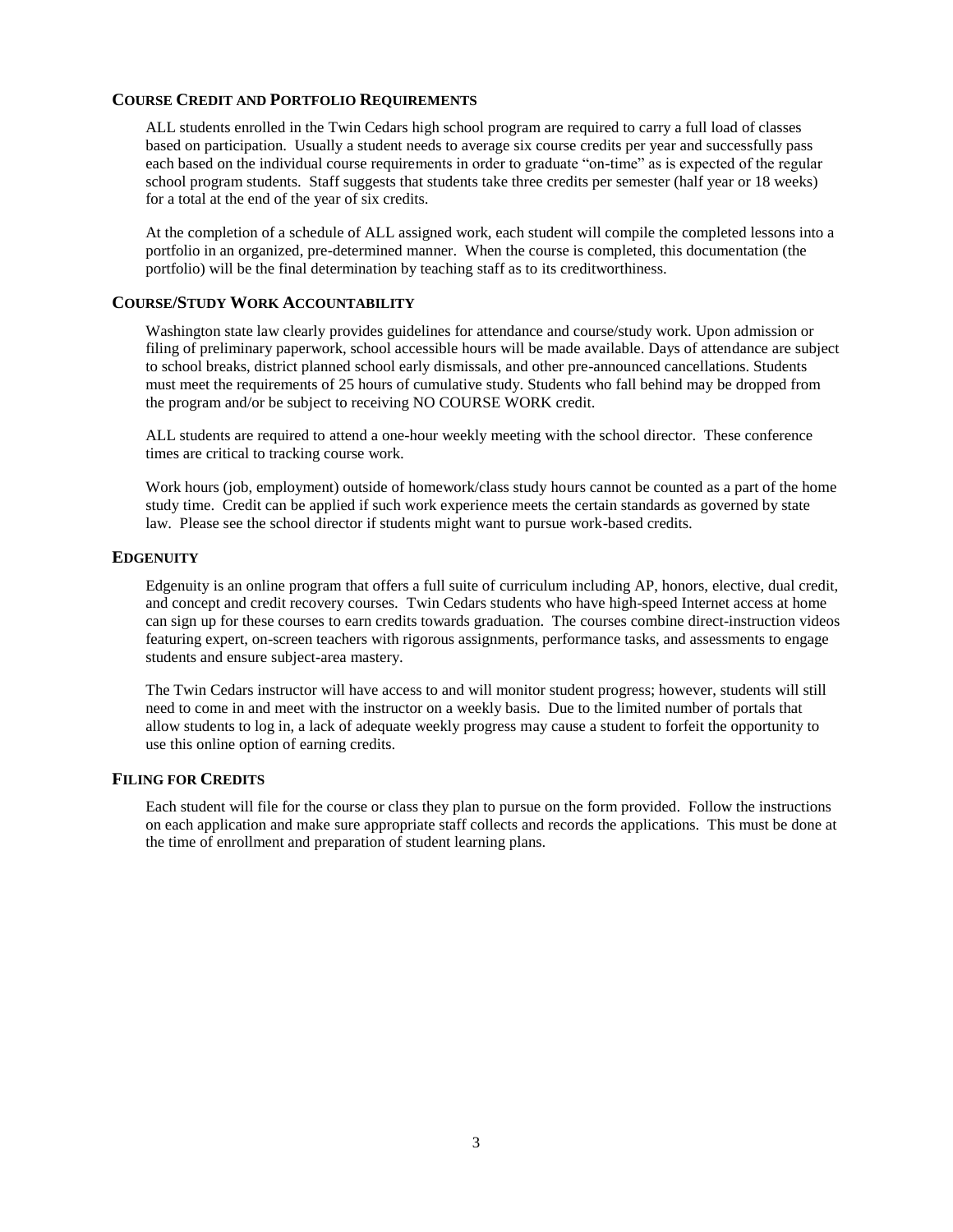### **GRADUATION REQUIREMENTS CLASSES OF 2020**

 All students who earn a Twin Cedars High School diploma will have **24.0** credits. A student will receive a **.5 credit** for each class which meets **90 hours** or its equivalent in one semester and for which a student received a passing grade.

| <b>4.0 CREDITS</b> |
|--------------------|
| 1.0                |
| 1.0                |
| 1.0                |
| 1.0                |
| <b>3.0 CREDITS</b> |
| 1.0                |
| 1.0                |
| 1.0                |
|                    |

\*Washington State History: Taken in the 7<sup>th</sup> grade. (Needed to graduate but does not count for high school credit.) Out of state students who enroll must have a state history course from another state or take an on-line or independent study course in Washington State History in order to be eligible for graduation.

| <b>MATHEMATICS</b><br>Algebra I, Algebra II, Geometry, Pre-Calculus, Calculus,                                                                                                                                                                                                                                                     | <b>3.0 CREDITS</b>                  |
|------------------------------------------------------------------------------------------------------------------------------------------------------------------------------------------------------------------------------------------------------------------------------------------------------------------------------------|-------------------------------------|
| Financial Algebra or other approved courses                                                                                                                                                                                                                                                                                        |                                     |
| <b>SCIENCE</b>                                                                                                                                                                                                                                                                                                                     | <b>2.0 CREDITS</b>                  |
| Science 9, Science 10 (Biology), Chemistry, Physics or other approved courses                                                                                                                                                                                                                                                      |                                     |
| <b>HEALTH AND FITNESS</b>                                                                                                                                                                                                                                                                                                          | <b>2.5 CREDITS</b>                  |
| PE 9, Body Conditioning, Health (1/2 credit only) or other approved courses<br>For class of 2017 only - A full credit of PE will be given to those<br>athletes successfully completing 1 full season of athletics or cheerleading.<br>(This is a one-time only option.)                                                            |                                     |
| <b>CAREER AND TECHNICAL EDUCATION</b><br>Life Skills, Home and Family Life, Info. Processing, Computer Applications,<br>World Cuisine, Woodshop, Yearbook, Financial Algebra (if not used for math)<br>or other approved courses                                                                                                   | <b>2.0 CREDITS</b>                  |
| <b>FINE ARTS</b><br>Art, Choir, Band, Guitar, Music, Art History or other approved courses                                                                                                                                                                                                                                         | <b>1.0 CREDIT</b>                   |
| <b>ELECTIVES</b>                                                                                                                                                                                                                                                                                                                   | <b>6.5 CREDITS</b>                  |
| All state and district course requirements must be met including electives which<br>are designed to be enrichment to the core curriculum. Any approved class may<br>be taken as an elective credit. Work with the instructor to determine which<br>classes you may take or which ones you have taken that will count as electives. |                                     |
|                                                                                                                                                                                                                                                                                                                                    | <b>24.0 TOTAL</b><br><b>CREDITS</b> |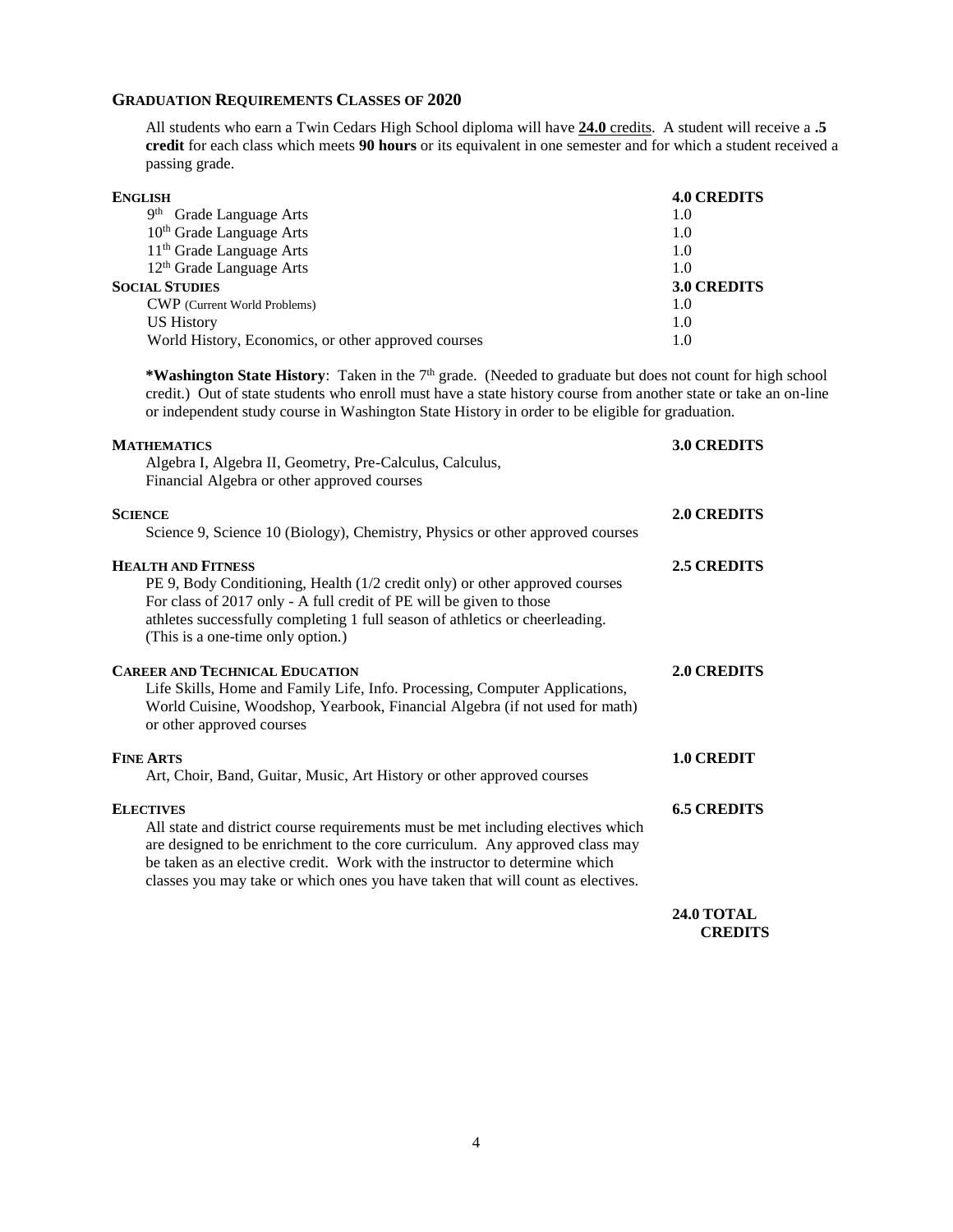### **GRADUATION REQUIREMENTS CLASS OF 2021 AND BEYOND**

 Twin Cedars High School credits for graduation: All students who earn a Twin Cedars High School diploma will have a minimum of **24.0** credits. A student will receive a **.5 credit** for each class which meets **90 hours** or its equivalent in one semester and for which a student received a passing grade.

| ENGLISH                                | <b>4.0 CREDITS</b> |
|----------------------------------------|--------------------|
| 9 <sup>th</sup><br>Grade Language Arts | 1.0                |
| 10 <sup>th</sup> Grade Language Arts   | 1.0                |
| 11 <sup>th</sup> Grade Language Arts   | 1.0                |
| 12 <sup>th</sup> Grade Language Arts   | 1.0                |
| <b>SOCIAL STUDIES</b>                  | 3.0 CREDITS        |
| CWP, Economics                         | 1.0                |
| US History                             | 1.0                |
| World History, Sociology, Psychology   | 1.0                |

\*Washington State History: Taken in the 7<sup>th</sup> or 8<sup>th</sup> grade. (Needed to graduate but does not count for high school credit.) Out of state students who enroll must have a state history course from another state or take an on-line or independent study course in Washington State History in order to be eligible for graduation.

| <b>MATHEMATICS</b>                                                                                                                                                                                                                                                                                                                 | <b>3.0 CREDITS</b>                  |
|------------------------------------------------------------------------------------------------------------------------------------------------------------------------------------------------------------------------------------------------------------------------------------------------------------------------------------|-------------------------------------|
| Algebra I, Algebra II, Geometry, Pre-Calculus, Calculus, Financial Algebra                                                                                                                                                                                                                                                         |                                     |
| <b>SCIENCE</b>                                                                                                                                                                                                                                                                                                                     | 3.0 CREDITS                         |
| Science 9, Science 10 (Biology), Chemistry, Physics                                                                                                                                                                                                                                                                                |                                     |
| <b>HEALTH AND FITNESS</b>                                                                                                                                                                                                                                                                                                          | <b>2.5 CREDITS</b>                  |
| PE 9, Body Conditioning, Healthy Choices (1/2 credit only)                                                                                                                                                                                                                                                                         |                                     |
| <b>CAREER AND TECHNICAL EDUCATION</b>                                                                                                                                                                                                                                                                                              | 2.0 CREDITS                         |
| Independent Living, Healthy Choices (1/2 credit only) Info. Processing,<br>Computer Applications, Culinary Arts, Woodshop, Yearbook,<br>Financial Algebra (if not used for math)                                                                                                                                                   |                                     |
| <b>FINE ARTS</b>                                                                                                                                                                                                                                                                                                                   | 2.0 CREDIT                          |
| Art, Choir, Band, Strings/Guitar                                                                                                                                                                                                                                                                                                   |                                     |
| *FOREIGN LANGUAGE                                                                                                                                                                                                                                                                                                                  | 2.0 CREDIT                          |
| Spanish 1 and Spanish 2                                                                                                                                                                                                                                                                                                            |                                     |
| <b>ELECTIVES</b>                                                                                                                                                                                                                                                                                                                   | <b>2.5 CREDITS</b>                  |
| All state and district course requirements must be met including electives which<br>are designed to be enrichment to the core curriculum. Any approved class may<br>be taken as an elective credit. Work with the instructor to determine which<br>classes you may take or which ones you have taken that will count as electives. |                                     |
|                                                                                                                                                                                                                                                                                                                                    | <b>24.0 TOTAL</b><br><b>CREDITS</b> |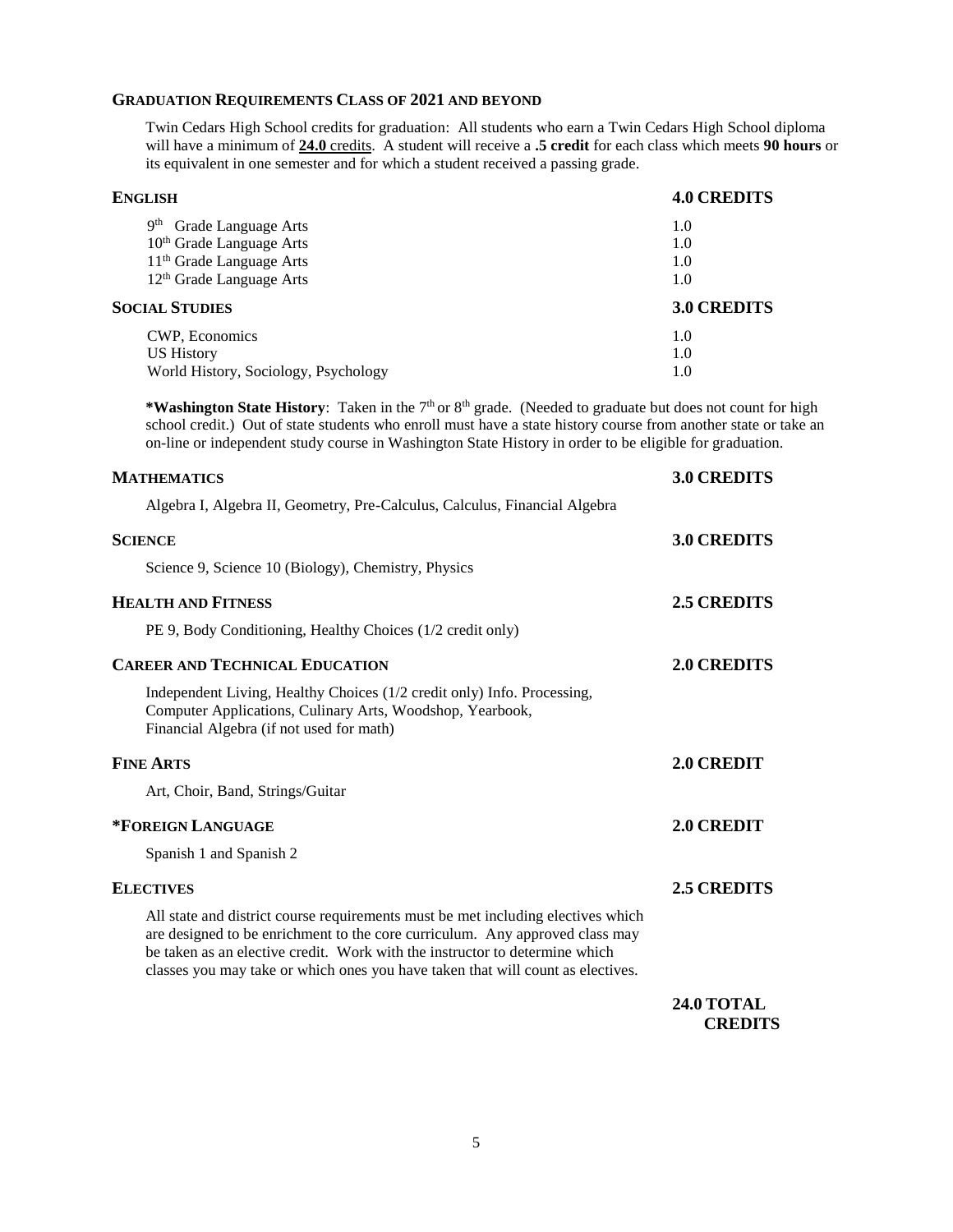### **GRADUATION REQUIREMENTS – STATE TESTING AND OTHER**

 In addition to the local graduation requirements and those set by the State Board of Education (SBE), students must complete a High School and Beyond Plan (HSBP), earn credits toward graduation, and successfully complete one or more pathways in order to earn a high school diploma:

- 1. Meet or exceed the graduation standard established by the SBE on the statewide high school assessments in ELA and mathematics;
- 2. Complete and qualify for college credit in dual credit courses in ELA and mathematics;
- 3. Earn high school credit in a high school transition course that meets specific requirements in ELA and math;
- 4. Earn high school credit, with a C+ grade, or receiving a 3 or higher on the AP exam, or equivalent, in specified AP, IB, or Cambridge international courses in ELA and mathematics, earning a 4 or higher on IB exams;
- 5. Meet or exceed the scores established by the SBE for the mathematics portion and the reading, English, or writing portion of the SAT or ACT;
- 6. Meet a combination of at least one ELA option and at least one mathematics option established in the previous bullets;
- 7. Meet standards in the Armed Services Vocational Aptitude and Battery (ASVAB); and
- 8. Complete a sequence of career and technical courses, including those leading to workforce entry, state or nationally approved apprenticeships, or postsecondary education, that meet specific criteria.

### **STUDENT EXPECTATIONS**

 Students may be scheduled to be on campus during regular school hours; consequently, it is of utmost importance that student conduct be most appropriate relative to social interaction with daily attending students.  **STUDENTS ARE** *NOT* **PERMITTED TO BE ON CAMPUS BEFORE, AFTER, OR DURING THE OTHER PROGRAM'S SCHOOL HOURS—AT ANY TIME—NO EXCEPTIONS!** This will be strictly enforced and any student violating this requirement will be removed from the Twin Cedars program. After the weekly meeting with school staff, students will depart from campus **IMMEDIATELY**.

 Reasonable and clearly stated expectations are the foundation of all successful educational experiences. What follows are the expectations to which all that participate in the Twin Cedars School Alternative Learning Education Program must subscribe. This agreement is between the student and the Concrete School District.

#### **STUDENT RESPONSIBILITIES**

Textbooks: All basic textbooks are loaned to students. The student pays for other supplies as needed. Textbooks are to be kept clean and handled carefully. All material must be checked out by the staff and returned after completing the respective studies. Books not returned may be charged back to the borrower and unless paid for, credit will not be given for that study.

 Electronic Devices: *Telecommunication devices shall be turned on and operated only before and after the regular school day and during the student's lunch break, unless an emergency situation exists that involves imminent physical danger or a school staff authorizes the student to use the device. Students shall not use telecommunication devices in a manner that poses a threat to academic integrity, disrupts the learning environment or violates the privacy rights of others. – School Board Policy 3245* 

 \*Teachers are permitted to confiscate cell phones when a student is in violation of the cell phone policy. The first offense will result in the student phone confiscated until the end of the regular school day and may be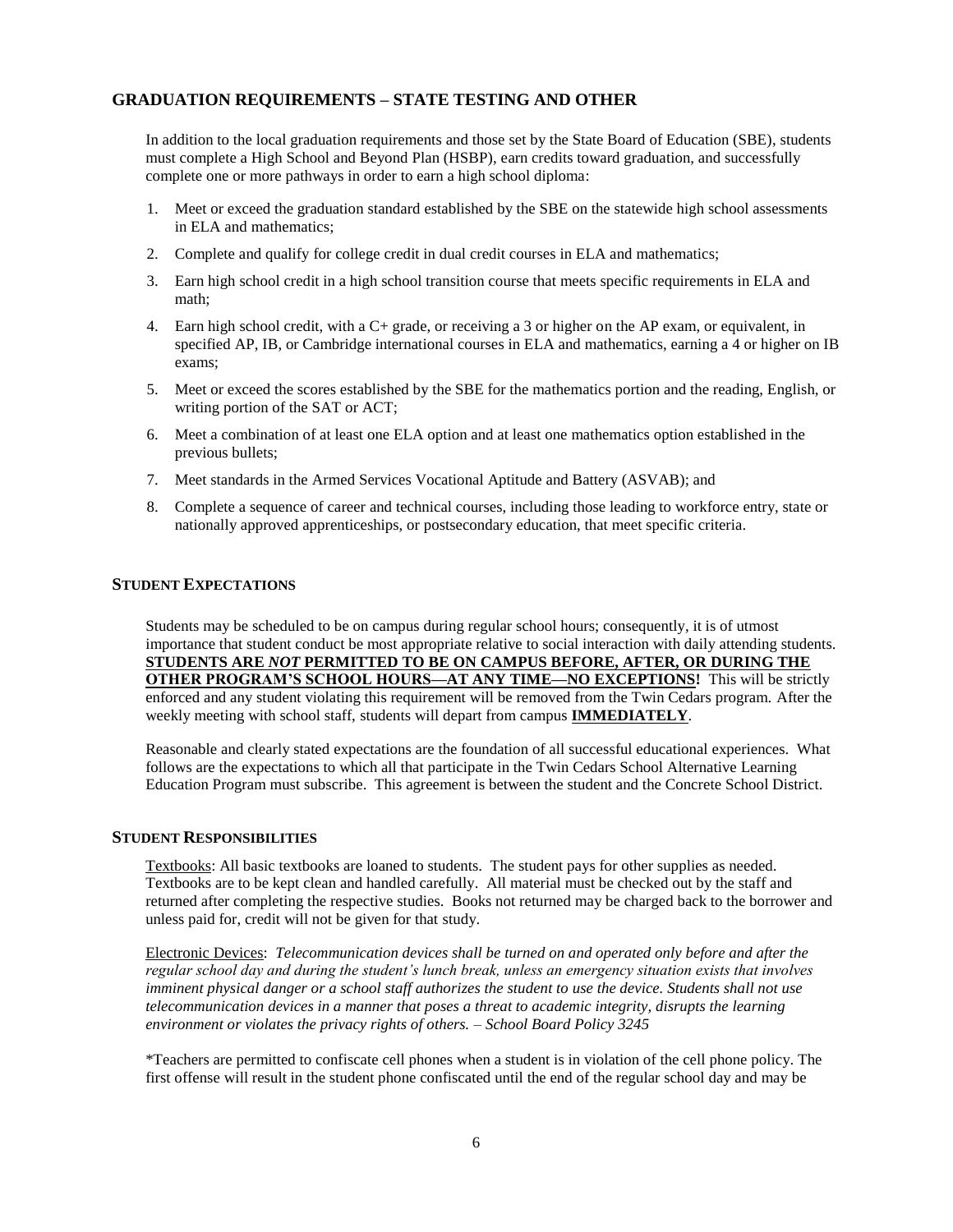picked up in the office (by the student). The second violation will result in a parent-required pick up in the office. The third violation will result in the student losing the privilege of bringing their device to school.

\*NOTE: Students are not permitted to leave class to use their cell phone without direct consent of the teacher.

Appearance Code: Students should use good taste on dress and grooming. The school expects students to follow good health practices for personal hygiene and to wear clean clothes. The principal and staff have final say on what is appropriate.

Tobacco, Alcohol, Drugs: Any student who buys, sells, takes, or is under the influence of tobacco, alcohol, or drugs on the school property will be removed from the program. All Washington schools are tobacco free zones. There is a NO SMOKING zone within one thousand feet of the school property. The school is required to report any incidents to the law enforcement authorities. Twin Cedars HS staff will enforce this policy and holds a zero tolerance regarding this behavior. There is no flexibility to issue warnings and none will be given.

Food: No food or drink is allowed in the near vicinity of computers. Conference times may permit food and beverage, though not likely because of contact duration. Please use your best housekeeping habits to avoid losing this freedom.

Parking/Automobiles: Students should find adequate parking in front of the middle school building. Please comply with the 10 MPH speed limit on campus and direction of travel.

Building Usage: The restroom facilities are for your convenience and cleanliness and order are required to maintain this privilege.

Forgery/Cheating: Students may not fraudulently use the name or identification of another, or of the school. Students may not alter school records, documents, files, or any other documents for their own purposes, or with malicious intent. The intentional deception in the preparation or completion of any school assignment, examination, or project, or in the conduct of any school-related activity is prohibited. The aiding or encouraging of such behavior by others is prohibited.

Other Concerns: Though it is anticipated that the maturity and focus of those attending this program will probably not be involved in some of the following, it is important to note that such events are so serious in nature they require informing students. If infractions occur, school officials may take immediate action to intervene and students may be subject to suspension or expulsion. The following are infractions that pose an immediate threat to the life and/or safety of an individual or to the property of the district:

Insubordination towards any adult on campus

- 1. Profanity directed at an adult, at each other, or using such language in conversation
- 2. Defacing school property and theft
- 3. Threatening behavior, such as" **Cyber-bulling**", or other forms of bullying, harassment, intimidation, or fighting
- 4. Any action or expression considered inappropriate in an educational setting.
- 5. No interaction, socializing, wandering throughout the buildings, intimidation or other inappropriate activity will be tolerated toward any and all students who may be in attendance. A reminder: students are to come to school to take care of the business of school for their purposes and not use the time for visitation or other social activity.

 Weapons on Campus. Concrete School District is a "Gun-Free School". Bringing firearm on campus is a serious offense. (See Regulation of Dangerous Weapons p. 13)

- 1. There is a mandatory expulsion for firearms at school, on school grounds, in school provided transportation, or at school events.
- 2. Law enforcement must be notified.
- 3. Parent/ guardian must be notified.
- 4. Parents have the right to appeal.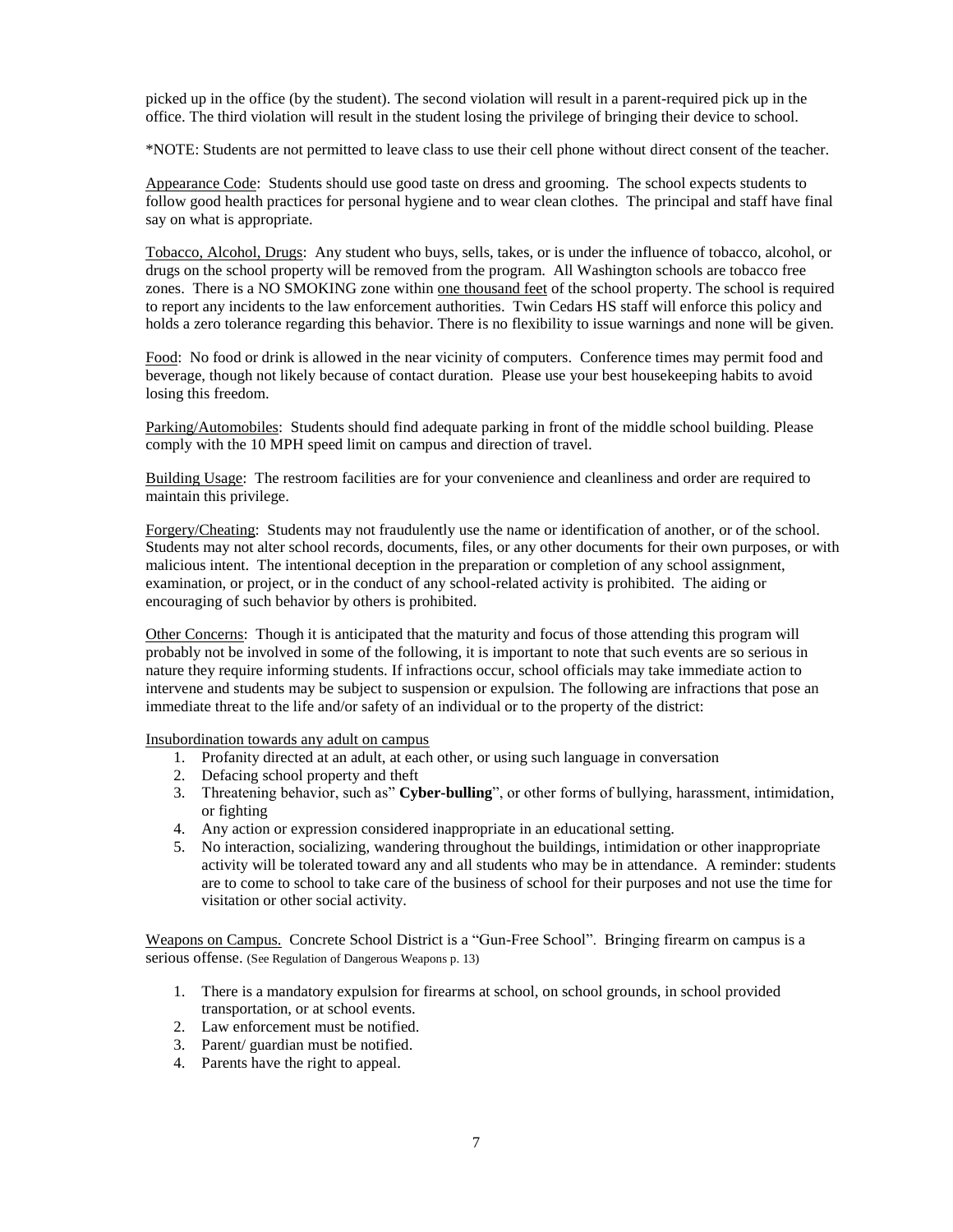Investigations by authorities. Students are required to cooperate with any investigation by proper authorities, school officials and law enforcement. Failure to do so may result in disciplinary measures.

Other program occupants. Other students and their parents use this facility and it is expected that there is no reason to bother their things. Use of the copier, computers, microwave, and other equipment for use in student study is certainly permitted.

### **WRITTEN STUDENT LEARNING PLANS (WSLP)**

 A written alternative learning plan shall be designed to meet the individual needs of the student and shall be approved by a school official and any other person(s) as required by school district policy. Such WSLP shall be authored under the combined efforts with the student and guidance from the school staff and approved by designated program staff. WSLP accompany and become a part of the student contract for the course subject they select or are required to study.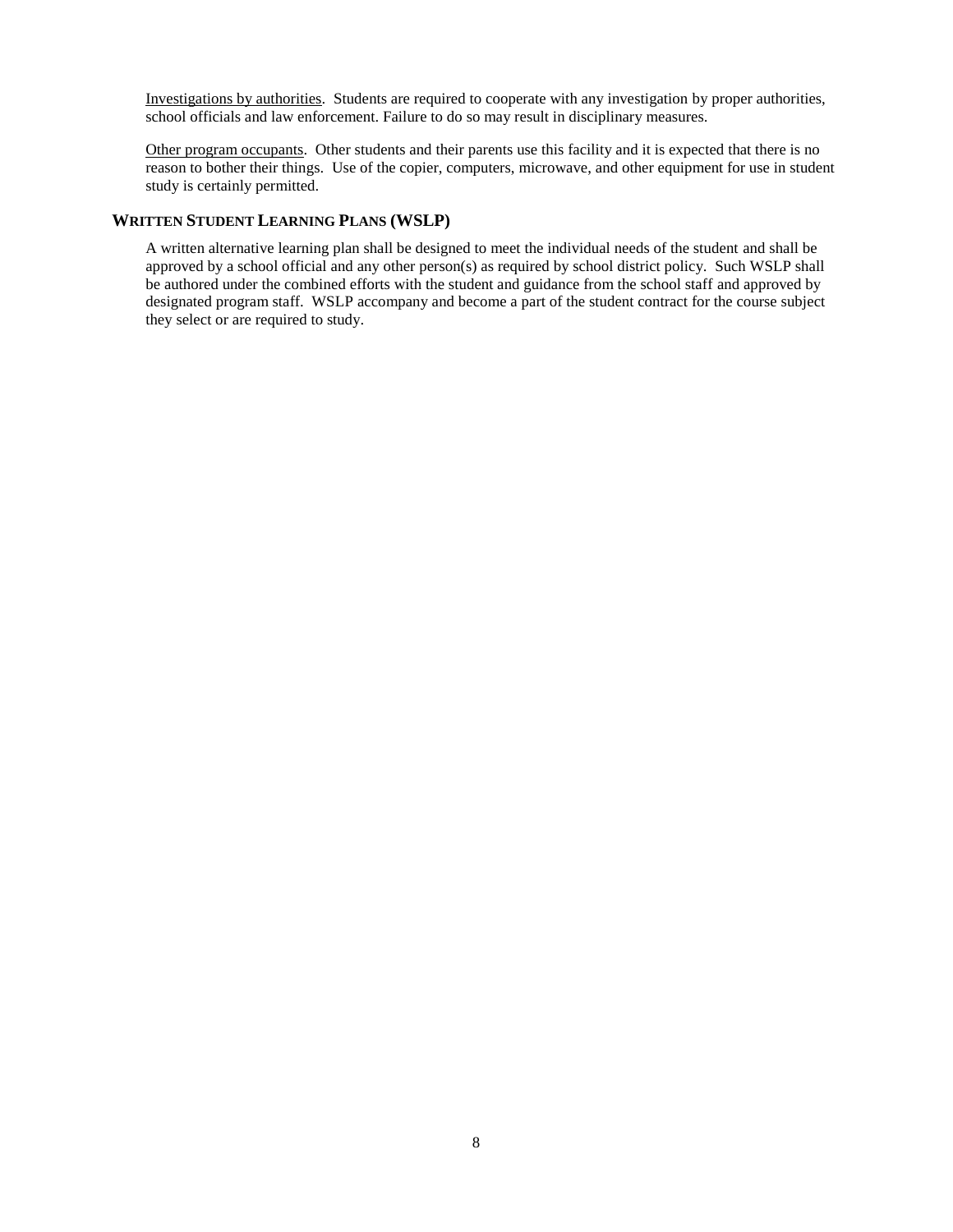### MAINTAINING PROFESSIONAL STAFF/STUDENT BOUNDARIES

 The purpose of this policy is to provide all staff, students, volunteers and community members with information to increase their awareness of their role in protecting children from inappropriate conduct by adults.

 The Concrete Board of Directors expects all staff members to maintain the highest professional, moral and ethical standards in their interaction with students. Staff members are required to maintain an atmosphere conducive to learning, through consistently and fairly applied discipline and established and maintained professional boundaries.

 The interactions and relationships between staff members and students should be based upon mutual respect and trust, an understanding of the appropriate boundaries between adults and students in and outside of the educational setting, and consistency with the educational mission of the schools.

 Staff members will not intrude on a student's physical and emotional boundaries unless the intrusion is necessary to serve an educational or physical, mental and/or emotional health purpose. An educational purpose is one that relates to the staff member's duties in the district. Additionally, staff members are expected to be sensitive to the appearance of impropriety in their own conduct and the conduct of other staff when interacting with students. Staff members will discuss issues with their building administrator or supervisor whenever they suspect or are unsure whether conduct is inappropriate or constitutes a violation of this policy.

 The Concrete Board of Directors supports the use of technology to communicate for educational purposes. However, district employees are prohibited from inappropriate online socializing or from engaging in any conduct on social networking Web sites that violates the law, district policies or other generally recognized professional standards. Employees whose conduct violates this policy may face discipline and/or termination, consistent with the district's policies, acceptable use agreement and collective bargaining agreements, as applicable.

 The superintendent or designee will develop staff protocols for reporting and investigating allegations and develop procedures and training to accompany this policy.

### **LEGAL REFERENCES:**

| <b>RCW 28A.400</b> | Crimes against children                                                                  |
|--------------------|------------------------------------------------------------------------------------------|
| RCW 28A.405.470    | Crimes against children - Mandatory termination of certificated employees - Appeal -     |
|                    | Recovery of salary or compensation by district.                                          |
| RCW 28A.405.475    | Termination of certificated employee based on guilty plea or conviction of certain       |
|                    | felonies - Notice to superintendent of public instruction - Record of notices.           |
| RCW 28A.410.090    | Revocation or suspension of certificate or permit to teach - Criminal basis - Complaints |
|                    | - Investigation - Process.                                                               |
| RCW 28A.410.095    | Violation or noncompliance - Investigatory powers of superintendent of public            |
|                    | instruction - Requirements for investigation of alleged sexual misconduct towards a      |
|                    | child - Court orders - Contempt - Written findings required.                             |
| RCW 28A.410.100    | Revocation of authority to teach - Hearings.                                             |
| WAC 181-87         | Professional Certification - Acts of Unprofessional Conduct                              |
| WAC 181-88         | Sexual Misconduct, Verbal and Physical Abuse - Mandatory Disclosure - Prohibited         |
|                    | Agreements                                                                               |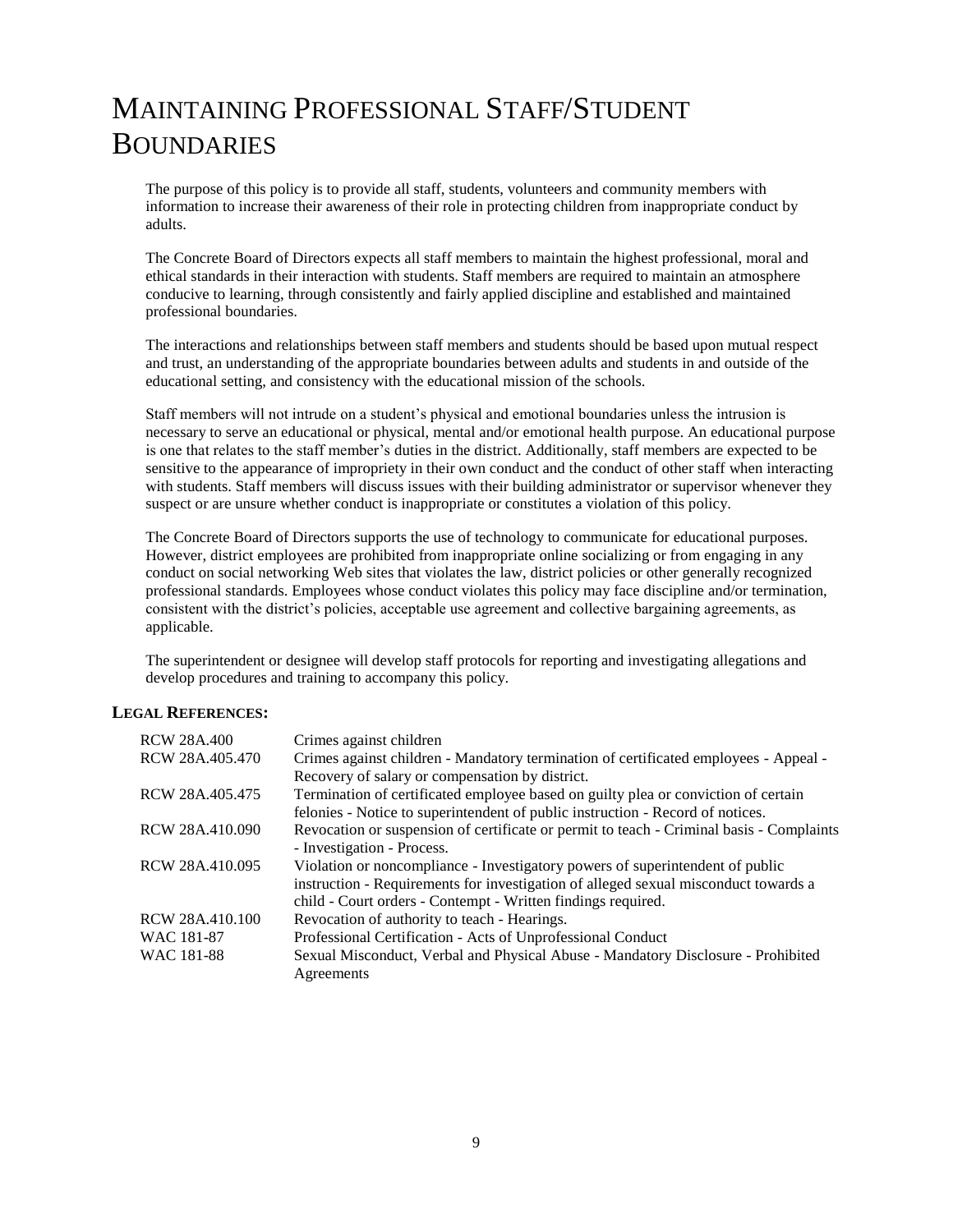### SEXUAL HARASSMENT

 This district is committed to a positive and productive education free from discrimination, including sexual harassment. This commitment extends to all students involved in academic, educational, extracurricular, athletic, and other programs or activities of the school, whether that program or activity is in a school facility, on school transportation or at a class or school training held elsewhere.

### **Definitions**

### **Sexual harassment is unwelcome behavior or communication that is sexual in nature when:**

- • A student or employee is led to believe that he or she must submit to unwelcome sexual conduct or communications in order to gain something in return, such as a grade, a promotion, a place on a sports team, or any educational or employment decision, or
- intimidating or hostile educational or employment environment. • The conduct substantially interferes with a student's educational performance or creates an

### **Examples of Sexual Harassment:**

- Pressuring a person for sexual favors
- Unwelcome touching of a sexual nature
- Writing graffiti of a sexual nature
- Distributing sexually explicit texts, e-mails, or pictures
- Making sexual jokes, rumors, or suggestive remarks
- Physical violence, including rape and sexual assault

 Sexual harassment can occur adult to student, student to student or can be carried out by a group of students or adults and will be investigated by the District even if the alleged harasser is not a part of the school staff or student body. The district prohibits sexual harassment of students by other students, employees or third parties involved in school district activities.

Under federal and state law, the term "sexual harassment" includes:

- acts of sexual violence;
- unwelcome sexual or gender-directed conduct or communication that interferes with an individual's educational performance or creates an intimidating, hostile, or offensive environment;
- unwelcome sexual advances;
- unwelcome requests for sexual favors;
- sexual demands when submission is a stated or implied condition of obtaining an educational benefit;
- sexual demands where submission or rejection is a factor in an academic, or other school-related decision affecting an individual.

### **How do I report sexual harassment?**

 You can report sexual harassment to any school staff member, school counselor, or to the district's Title IX Officer: Wayne Barrett, 360-853-4000.

Officer: Wayne Barrett, 360-853-4000.<br>For a copy of our district's Sexual Harassment policy (Policy No. 3205) and procedure, contact the district office at 360-853-4000.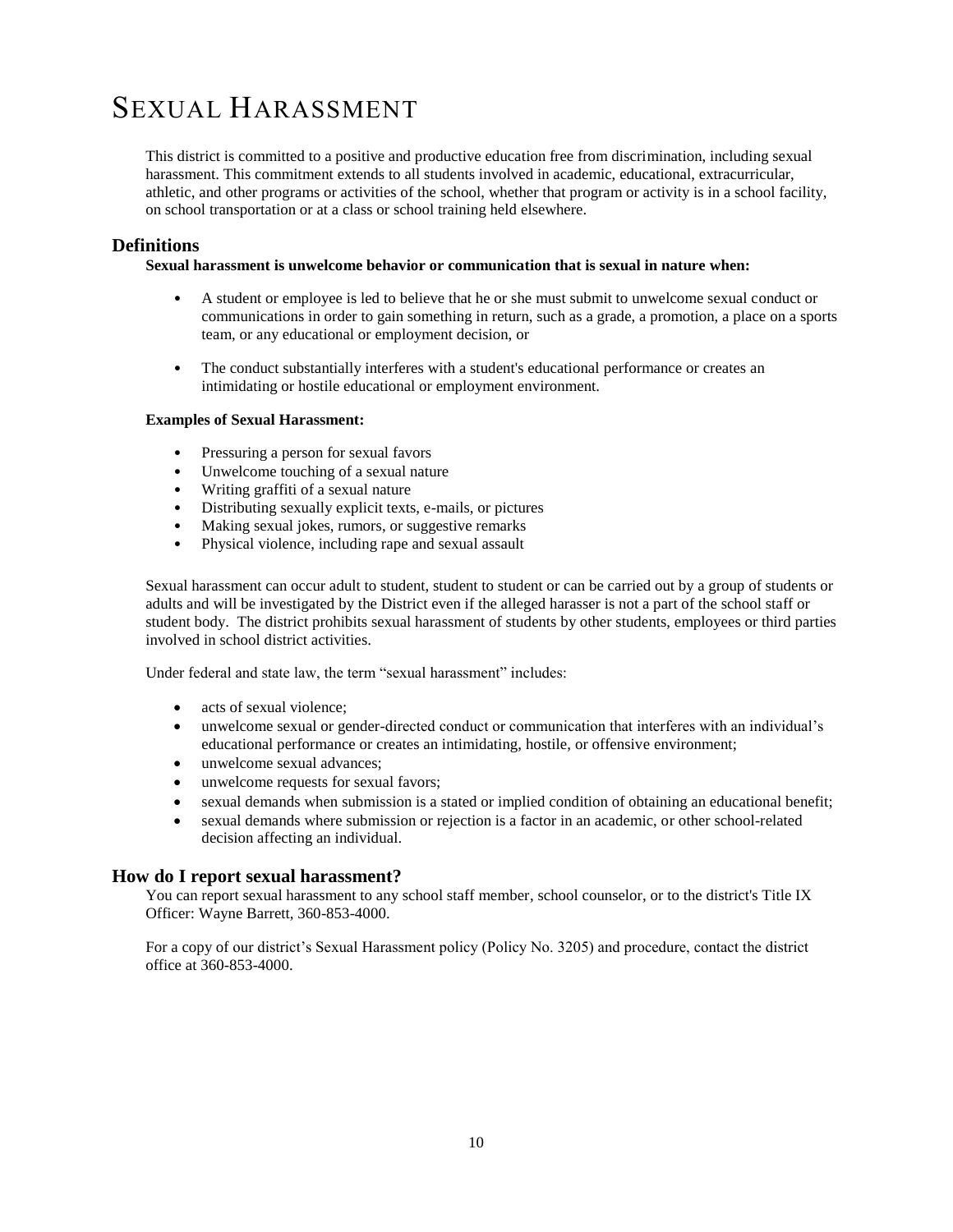### ANNUAL NOTIFICATION TO PARENTS REGARDING CONFIDENTIALITY OF STUDENT RECORDS

 Confidentiality of education records is a right of public-school students and their parents. This right is provided for by two federal laws, the Individuals with Disabilities Education Act (IDEA) and the Family Educational Rights and Privacy Act (FERPA). Under these laws, "education rights" means those records that are: (1) directly related to a student; and (2) maintained by an educational agency or institution or by a party acting for the agency or institution. Of course, education records are maintained on every child enrolled in a public school. The types of information gathered and maintained includes, but is not limited to: the student's and parent's names, address and telephone number; the student's date and place of birth, date of enrollment in the school, records from previous schools attended, attendance record, subjects taken, grades, school activities, assessment results, number of credits earned, immunization records, disciplinary records, if any, correspondence from parents, and child find and other screening results, including hearing and vision screening results.

 In addition, for children with disabilities, education records could include, among other things, evaluation and testing materials, medical and health information, each annual Individualized Education Program (IEP), notices to parents, notes regarding IEP meetings, parental consent documents, information provided by parents, progress reports, assessment results, materials related to disciplinary actions, and mediation agreements.

 The information is gathered from several sources, including the student's parents and staff of the school of attendance. Also, with parental permission, information may be gathered from additional sources, including doctors and other health care providers.

 This information is collected to assure proper identification of a student and the student's parents and the maintenance of accurate records of the student's progress and activities in school. For children with disabilities, additional information is collected in order to assure the child is identified, evaluated, and provided a Free Appropriate Public Education in accordance with state and federal special education laws.

 Each agency participating under Part B of IDEA must assure that at all stages of gathering, storing, retaining and disclosing education records to third parties that it complies with the federal confidentiality laws. In addition, the destruction of any education records of a child with a disability must be in accordance with IDEA regulatory requirements.

 The federal Family Policy Compliance Office of the U.S. Department of education has provided the following notice of parents' rights under FERPA. In accordance with IDEA, the rights of the parents regarding education records are transferred to the student at age 18.

 The Family Educational Rights and Privacy Act (FERPA) affords parents and students over 18 years of age ("eligible students") certain rights with respect to the student's education records. They are:

### **(1) The right to inspect and review the student's education records within 45 days of the day the school receives a request for access.**

 Parents or eligible students should submit to the school principal (or appropriate school official) a written request that identifies the record(s) they wish to inspect. The principal will make arrangements for access and notify the parent or eligible student of the time and place where the records may be inspected.

### **(2) The right to request the amendment of the student's education records that the parent or eligible student believes are inaccurate or misleading.**

 Parents or eligible students may ask a school district to amend a record that they believe is inaccurate or misleading. They should write the school principal; clearly identify the part of the record they want changed and specify why it is inaccurate or misleading.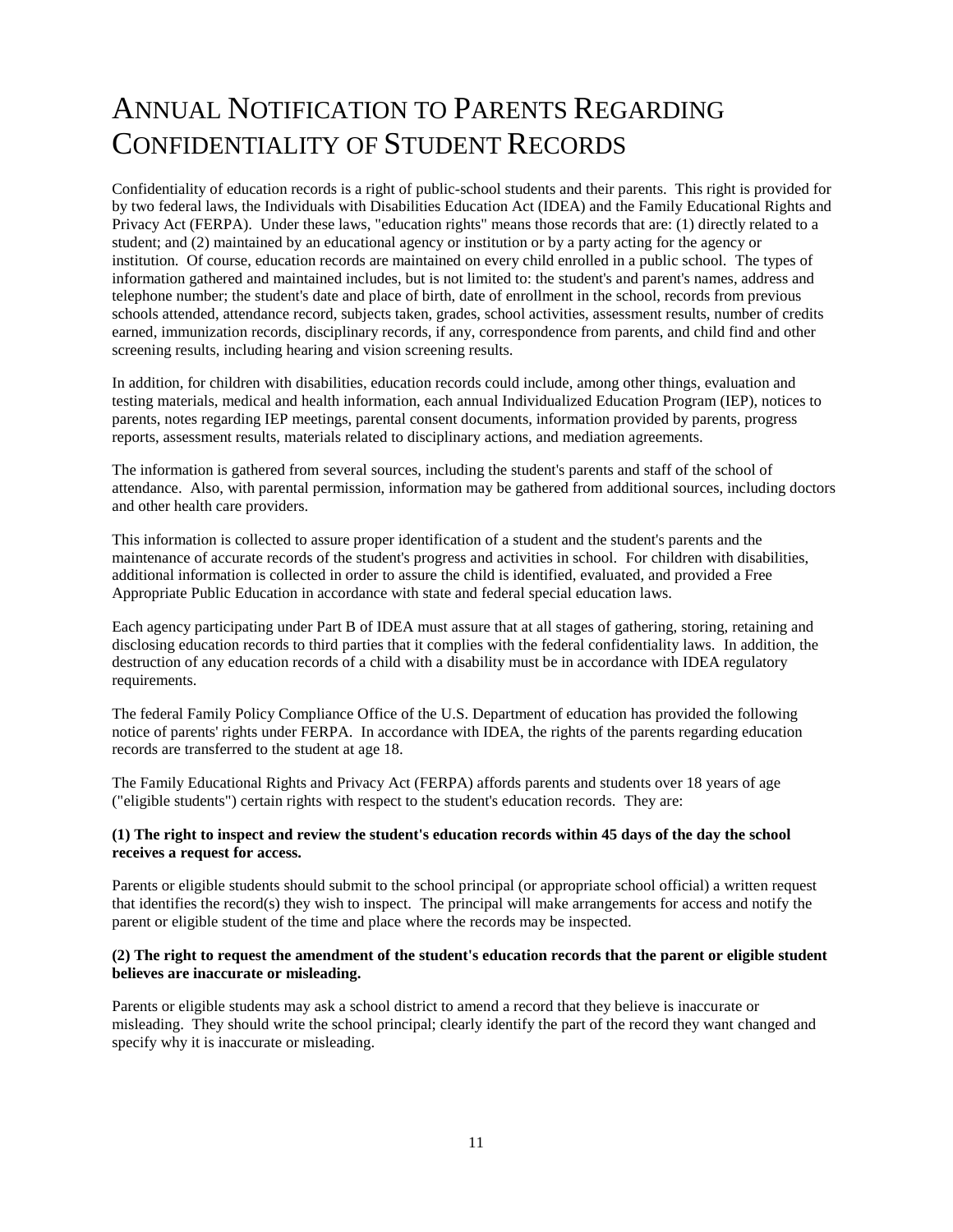If the school decides not to amend the record as requested by the parent or eligible student, the school will notify the parent or eligible student of the decision and advise them of their right to a hearing regarding the request for amendment. Additional information regarding the hearing procedures will be provided to the parent or eligible student when notified of the right to a hearing.

#### **(3) The right to consent to disclosures of personally identifiable information contained in the student's education records, except to the extent that FERPA authorizes disclosure without consent.**

 One exception that permits disclosure without consent is disclosure to school officials with legitimate educational interests. A school official is a person employed by the school as an administrator, supervisor, instructor, or support staff member (including health or medical staff and law enforcement unit personnel); a person serving on the school board; a person or company with whom the school has contracted to perform a special task (such as an attorney, auditor, medical consultant, or therapist); or a parent or student serving on an official committee, such as disciplinary or grievance committee, or assisting another school official in performing his or her tasks.

 A school official has a legitimate educational interest if the official needs to review an education record in order to fulfill his or her professional responsibility.

 Upon request, a school may disclose education records, without consent, to officials of another school district in which a student seeks or intends to enroll, if the school states in its annual notification of FERPA rights that it forwards records on request.

### **(4) The right to file a complaint with the U.S. Department of Education concerning alleged failures by a school to comply with the requirements of FERPA.**

The name and address of the office that administers FERPA is:

 Family Policy Compliance Office U.S. Department of Education 400 Maryland Avenue S.W. Washington, D.C. 20202-4605 202-260-3887 Voice 1-800-877-8339 TDD

 A school may designate information in education records as "directory information" and may disclose it without parent consent, unless notified that the school is not to disclose the information without consent. The law defines "directory information" as follows:

 The student's names, address, telephone listing, date and place of birth, major field of study, participation in officially recognized activities and sports, weight and height of members of athletics teams, dates of attendance, degrees and awards received, and the most recent previous educational agency or institution attended by the student.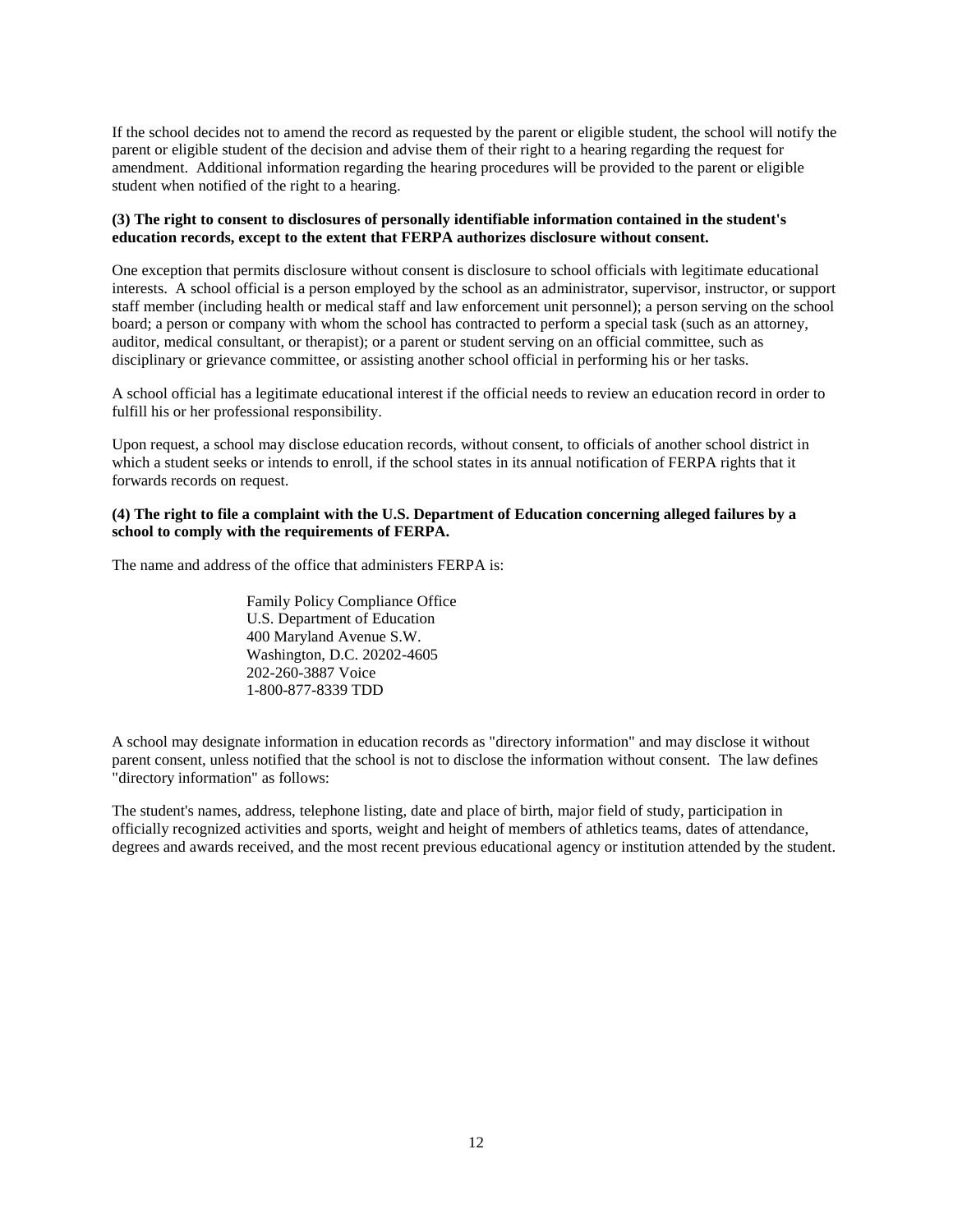### REGULATION OF DANGEROUS WEAPONS ON SCHOOL PREMISES

 It is a violation of district policy and state law for any person to carry a firearm or dangerous weapon on school premises, school-provided transportation or areas of other facilities being used exclusively for school activities. The superintendent is directed to see that all school facilities post "Gun-Free Zone" signs, and that all violations of this policy and RCW 9.41.280 are reported annually to the superintendent of Public Instruction. The following persons may carry firearms into school buildings, as necessary, although students engaged in these

activities are restricted to the possession of rifles on school premises:

A. Persons engaged in military, law enforcement, or school district security activities;

B. Persons involved in a school authorized convention, showing, demonstration, lecture or firearm safety course;

C. Persons competing in school authorized firearm or air gun competitions; and

D. Any federal, state or local law enforcement officer.

 The following persons over eighteen years of age and not enrolled as students may have firearms in their possession on school property outside of school buildings:

 A. Persons with concealed weapons permits issued pursuant to RCW 9.41.070 who are picking up or dropping off students; and

 B. Persons conducting legitimate business at the school and in lawful possession of a firearm or dangerous weapon if the weapon is secured within an attended vehicle, is unloaded and secured in a vehicle, or is concealed from view in a locked, unattended vehicle.

 Persons may bring dangerous weapons, other than firearms, onto school premises if the weapons are lawfully within the person's possession and are to be used in a school-authorized martial arts class.

 Persons over eighteen years of age and persons between fourteen and eighteen years of age with written parental or guardian permission may possess personal protection spray devices on school property. No one under eighteen years of age may deliver such devices, nor may anyone eighteen years or older deliver a spray device to anyone under fourteen or to anyone between fourteen and eighteen who does not have parental permission.

 Personal protection spray devices may not be used other than in self-defense as defined by state law. Possession, transmission or use of personal protection spray devices under any other circumstances is a violation of district policy.

 School officials shall notify the student's parents or guardians and the appropriate law enforcement agency of known or suspected violations of this policy. Students who violate this policy shall be subject to discipline, including a one-year expulsion for a violation involving a firearm. However, the superintendent may modify the one-year expulsion on a case-by-case basis.

> Concrete School District Policy No. 4210 Community Relations

| Cross References:            | Board Policy 3240<br>Board Policy 3241                                     | <b>Student Conduct</b><br>Corrective Actions or Punishment     |  |
|------------------------------|----------------------------------------------------------------------------|----------------------------------------------------------------|--|
| Legal References:            | RCW 9.41.280                                                               | Dangerous weapons on school grounds                            |  |
|                              | RCW 9A.16.020                                                              | Use of force $-$ when lawful                                   |  |
|                              | RCW 9.91.160                                                               | Personal Protection Spray devices                              |  |
|                              | RCW 28A.600.420                                                            | Firearms on school premises, transportation, or facilities $-$ |  |
|                              |                                                                            | Penalty — Exemptions                                           |  |
| <b>Management Resources:</b> |                                                                            |                                                                |  |
|                              | Policy News, August 2006 Weapons on School Premises                        |                                                                |  |
|                              | Policy News, August 1998 State Encourages Modification of Weapons Policy   |                                                                |  |
|                              | Policy News, October 1997 Legislature also addresses "look-alike" firearms |                                                                |  |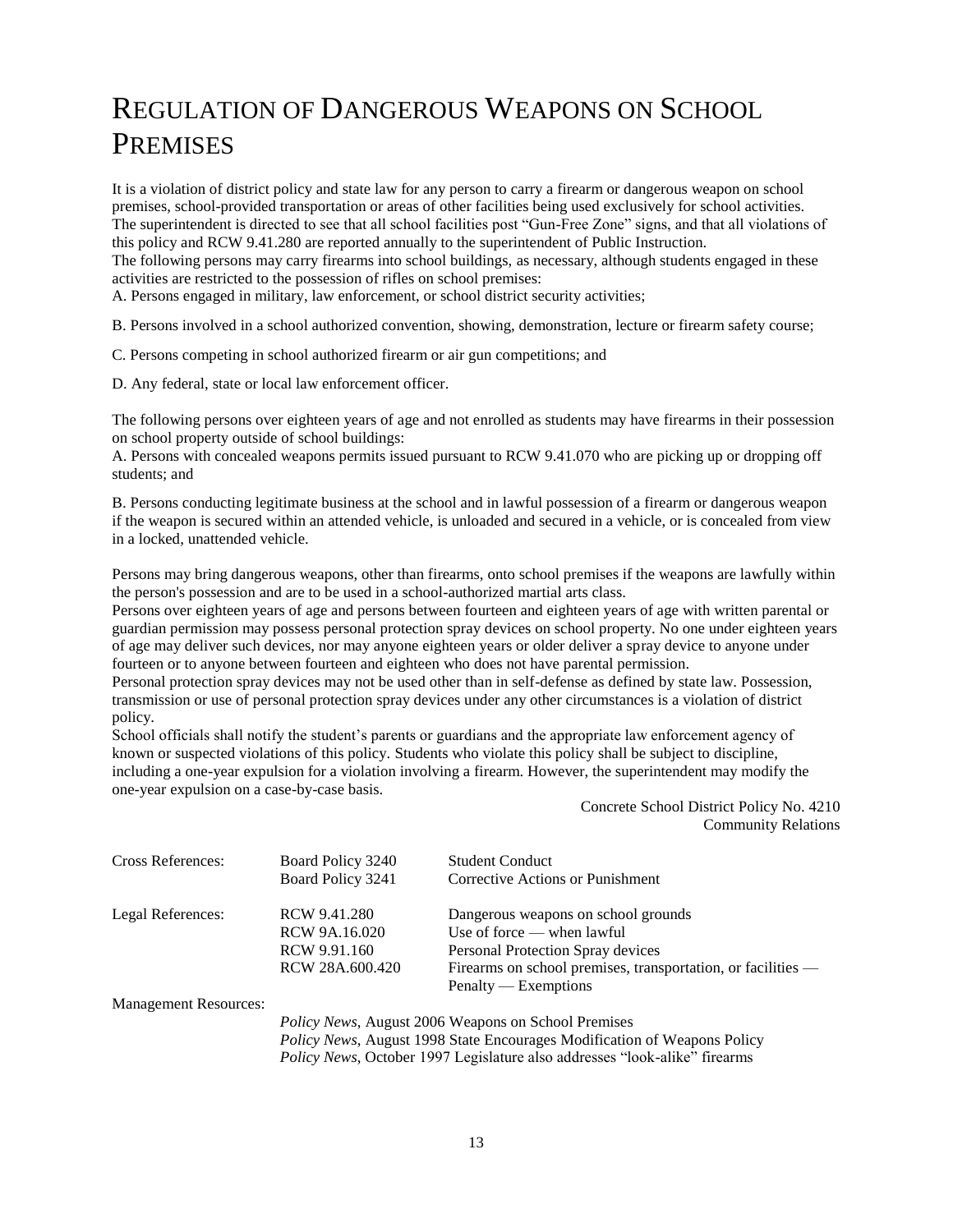### TITLE I—PARENTAL INVOLVEMENT

- I. The Board recognizes that parent involvement contributes to the achievement of academic standards by students participating in district programs. The Board views the education of students as a cooperative effort among school, parents and community. The Board expects that its schools will carry out programs, activities and procedures in accordance with the statutory definition of parental involvement. Parental involvement means the participation of parents in regular, two-way, and meaningful communication involving student academic learning and other school activities, including ensuring that parents:
	- A. Play an integral role in assisting their child's learning;
	- B. Are encouraged to be actively involved in their child's education at school; and
	- C. Are full partners in their child's education and are included, as appropriate, in decision-making and on advisory committees to assist in the education of their child.
- II. The board of directors adopts as part of this policy the following guidance for parent involvement. The district shall:
	- A. Put into operation programs, activities and procedures for the involvement of parents in all its Title I school consistent with federal laws including the development and evaluation of policy. Those programs, activities and procedures will be planned and operated with meaningful consultation with parents of participating children;
	- B. Provide the coordination, technical assistance, and other support necessary to assist participating schools in the planning and implementing of effective parent involvement activities to improve student academic achievement and school performance.
	- C. Build the schools' and parents' capacity for strong parental involvement;
	- other programs, such as Head Start, Reading First, Early Reading First, Even Start, Parents As Teachers, D. Coordinate and integrate Title I parental involvement strategies with parent involvement strategies under Home Instruction, Preschool Youngsters, State-run pre-schools;
	- E. Conduct, with the involvement of parents, an annual evaluation of the content and effectiveness of this policy in improving the academic quality of the schools served with Title I funds including: identifying barriers to greater participation of parents in Title I-related activities, with particular attention to participation of parents with limited English proficiency, parents with disabilities and parents of migratory children; and
	- F. Involve the parents of children served in Title I, Part A schools in decisions about how the Title I, Part A funds reserved for parental involvement are spent.

Legal References: PL 107-110, Section 1118(a)

| Management Resources: <i>Policy News</i> , October 2008 |
|---------------------------------------------------------|
| <i>Policy News</i> , June 2005                          |
| <i>Policy News, August 2003</i>                         |

Policy News, August 2003 No Child Left Behind Update Family Involvement Policy **Title I Parental Involvement Policy**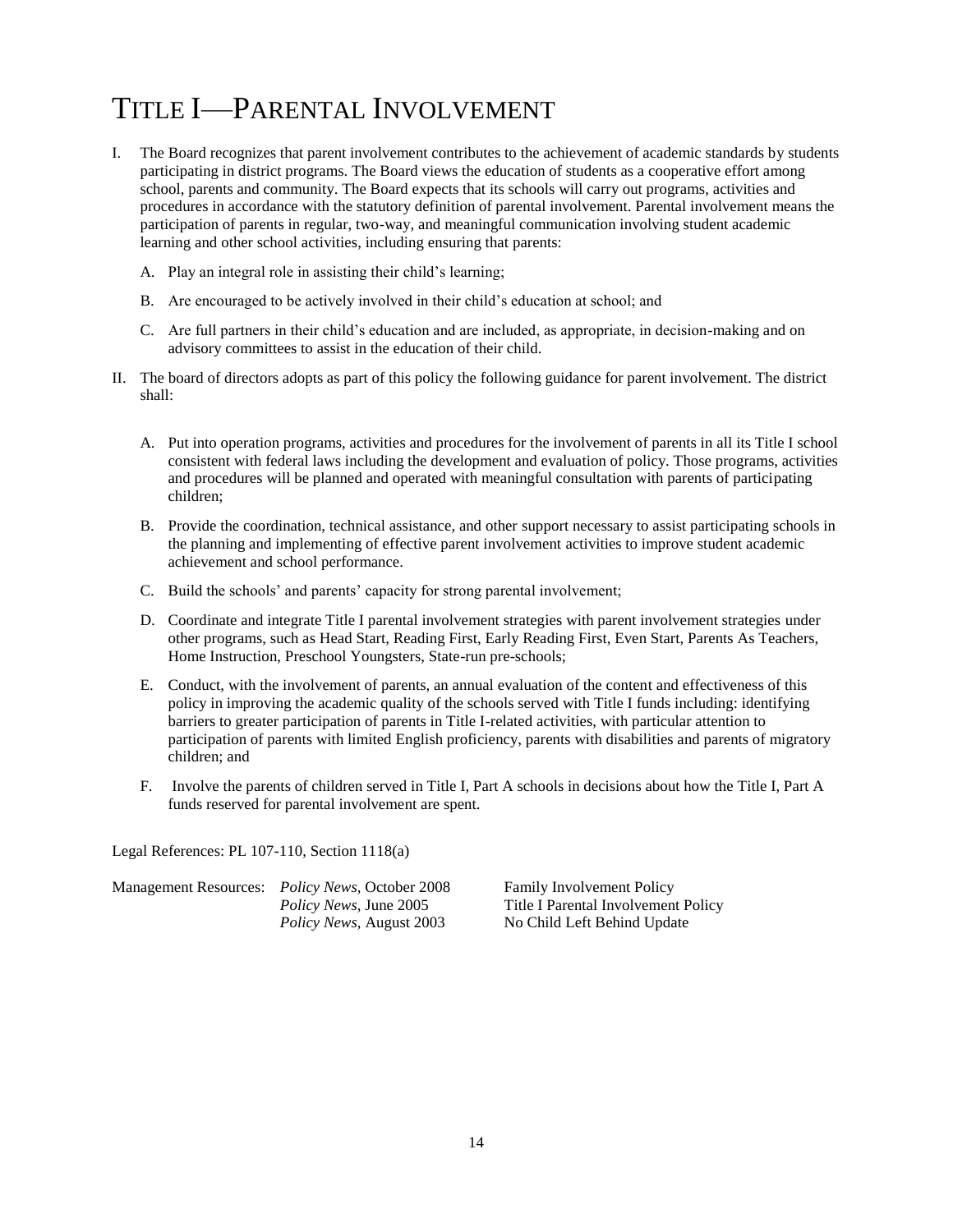### LEGAL NOTICES

### **NON-DISCRIMINATION DISCLAIMER**

 The Concrete School District does not discriminate on the basis of sex, race, creed, religion, color, national origin, age, honorably discharged veteran or military status, sexual orientation including gender expression or identity, the presence of any sensory, mental or physical disability or the use of a trained dog guide or service animal by a person with a disability in its programs and activities and provides equal access to the Boy Scouts of America and all the other designated youth groups listed in the Title 36 of the United State Code as a patriotic society. The following employees have been designated to handle question and complaints of alleged discrimination: Wayne Barrett is the Affirmative Action Officer and the Title IX Officer, (360 )853-4000; Leilani Thomas is the Title 1,A and Special Education Director, (360) 853-4151; Linda Joens is the 504 Coordinator and the Compliance Coordinator, (360) 853-4025; Abbey Baeslack is the Homeless Liaison, (360) 853-4110. Concrete School District's address is 45389 Airport Way, Room 103, Concrete, WA 98237.

### **HOW TO FILE A CITIZEN COMPLAINT FOR FEDERAL PROGRAMS**

### **[www.k12.wa.us/Title I/ CitizenComplaintFederalPrograms.aspx](http://www.k12.wa.us/Title%20I/%20CitizenComplaintFederalPrograms.aspx)**

### **CHILD FIND**

 Child Find is a continuous process of public awareness activities, screening and evaluation designed to locate, identify and refer as early as possible all young children with disabilities and/or children who meet the McKinney-Vento definition of homeless. We are also seeking nominations for our Gifted Program as well. If you know of a child who lives within the Concrete School District who is newly born to five years old and who might need special education services, or children who might be homeless, or a child you believe is gifted in learning, please contact Leilani Thomas, Executive Director at 360-853-4151.

### **PARENT INVOLVEMENT OPPORTUNITIES**

 Anyone who would like to volunteer in our schools (classroom, field trips, library, working committees, sporting events, etc.) may contact the elementary, the high school or the district office for a volunteer application and /or information. You may contact the district office at (360) 853-4000, the elementary (360)853-8145 or the high school at (360) 853-4015. If you would like more information on the parent involvement policy #4130 you may access our website at [www.concrete.k12.wa](http://www.concrete.k12.wa/) and then click on parents, Title 1, then click the parent involvement link. We appreciate you interest in volunteering.

### **DISTRICT WEBSITE**

Please visit our district website, [www.concrete.k12.wa.us,](http://www.concrete.k12.wa.us/) for more information about your child's school district. If you are not finding what you need, please call your child's principal at (360) 853-4015.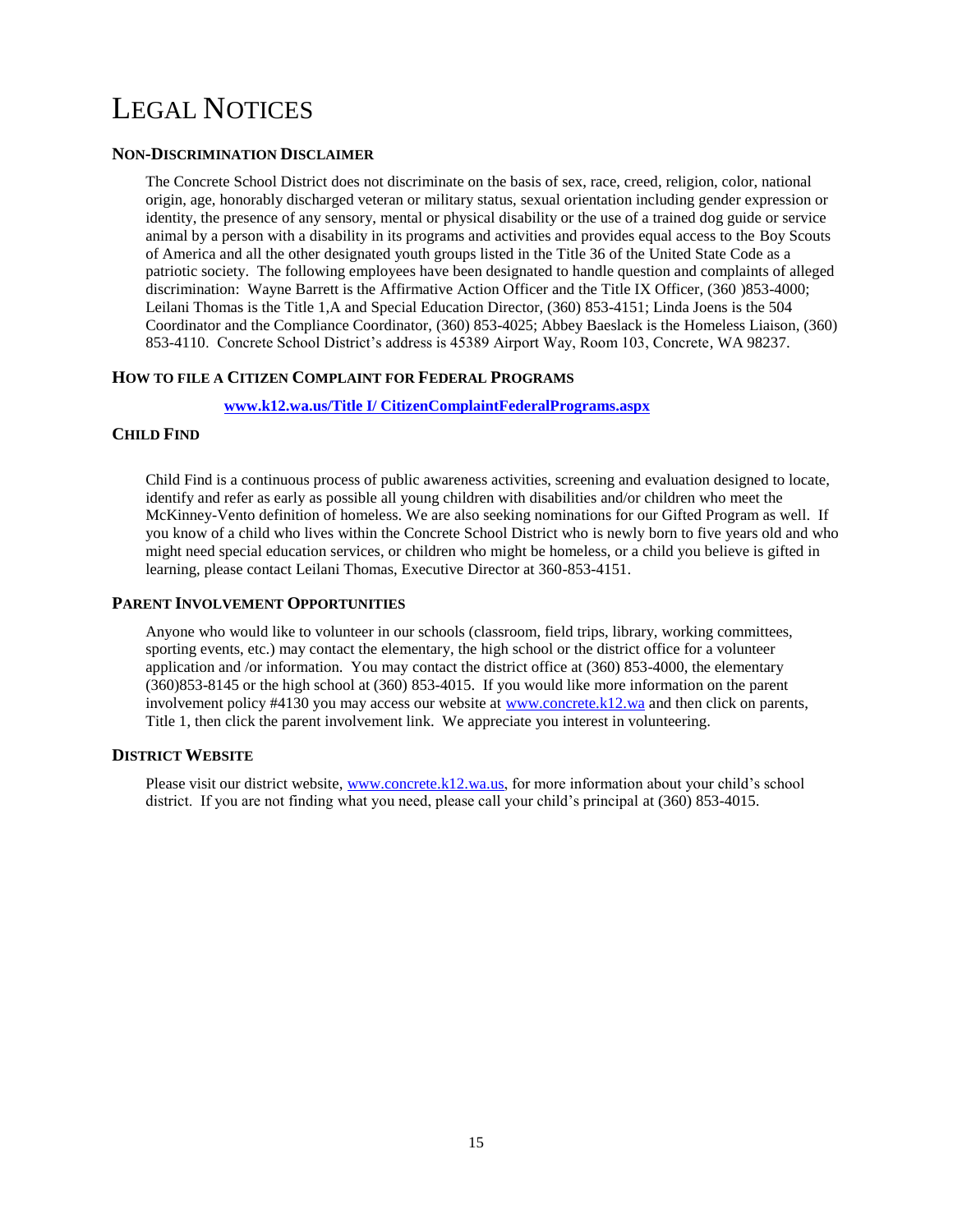### EDUCATIONAL PROGRAMS

### **TITLE I, A**

 Title I, Part A is a federal program that serves the unique needs of children — kindergarten to grade 12 — who struggle to learn. Title I program and services enrich time at school with customized instruction and curricula that helps these students meet academic standards and take an active, engaged interest in what they learn and can do. Please contact Leilani Thomas at 360-853-4151 if you have any questions.

### **LAP (LEARNING ASSISTANCE PROGRAM)**

 LAP programs serve eligible students who need academic support for reading, writing, math, or who need readiness skills to learn these core subjects. With special emphasis on reading literacy in the early grades, schools use their state LAP funds to deliver supplemental services that give these students the strong start they need for academic success. Please contact Leilani Thomas at 360-853-4151 if you have any questions.

#### **MCKINNEY-VENTO (HOMELESSNESS)**

 The McKinney-Vento Homeless Education Assistance Act is a federal law that ensures immediate enrollment and educational stability for homeless children and youth. Please contact Linda Joens, our homeless liaison, at (360)853-4026 for more information. Please contact Leilani Thomas at 360-853-4151 if you have any questions.

### **SECTION 504 COMPLIANCE**

 The Concrete School District makes every effort to comply with Section 504 of the Rehabilitation Act of 1973 which protects the rights of individuals with disabilities. A child is a qualified disabled person if he or she is between age of 3 to 21 and has a physical or mental impairment that substantially limits one or more major life activities such as caring for oneself, performing manual tasks, walking, seeing, hearing, speaking, breathing, learning and/or working. If you feel that your child is a qualified disabled person outlined above and needs special help in school, please contact Leilani Thomas at 360-853-4151.

### **HIGHLY CAPABLE**

**What is a Highly Capable Learner?** A Highly Capable (HC) learner is defined as "a student who has been assessed to have superior intellectual ability as exhibited by cognitive ability, specific academic achievement, and exceptional creativity" (OSPI, 2009).

 **The Highly Capable Program Consists of What Grade Levels?** The Highly Capable program offers enrollment to students K-12.

 **Identifying Highly Capable Learners** Students can be referred to the Highly Capable program by education staff, teachers, and parents. A referral to the Highly Capable program does not guarantee enrollment.

 **Is Parent Approval Required?** YES. Parents are required to give written permission before testing, identifying and placement.

What Type of Testing will be done? Students will be required to participate in several different types of tests. Testing will include but is not limited to the Woodcock Johnson IV, Kaufman Brief Intelligence Test 2 (KBIT2), and SIGS. Tests will be administered by the school psychologist. Additional data will be collected for review: grades, state assessments and district assessments.

**What Does the Program Offer?** Students identified as Highly Capable will be taught by Highly Capable teachers, who will individualize their instruction to accommodate the educational needs of the identified students. Students enrolled in the Highly Capable program may be provided opportunities for accelerated learning, grouping arrangements that provide intellectual and interest peer group interactions, K-12 cooperative agreements between schools and institutions of higher education, and/or mentorships and career exploration opportunities. Please contact Leilani Thomas at 360-853-8116 if you have any questions.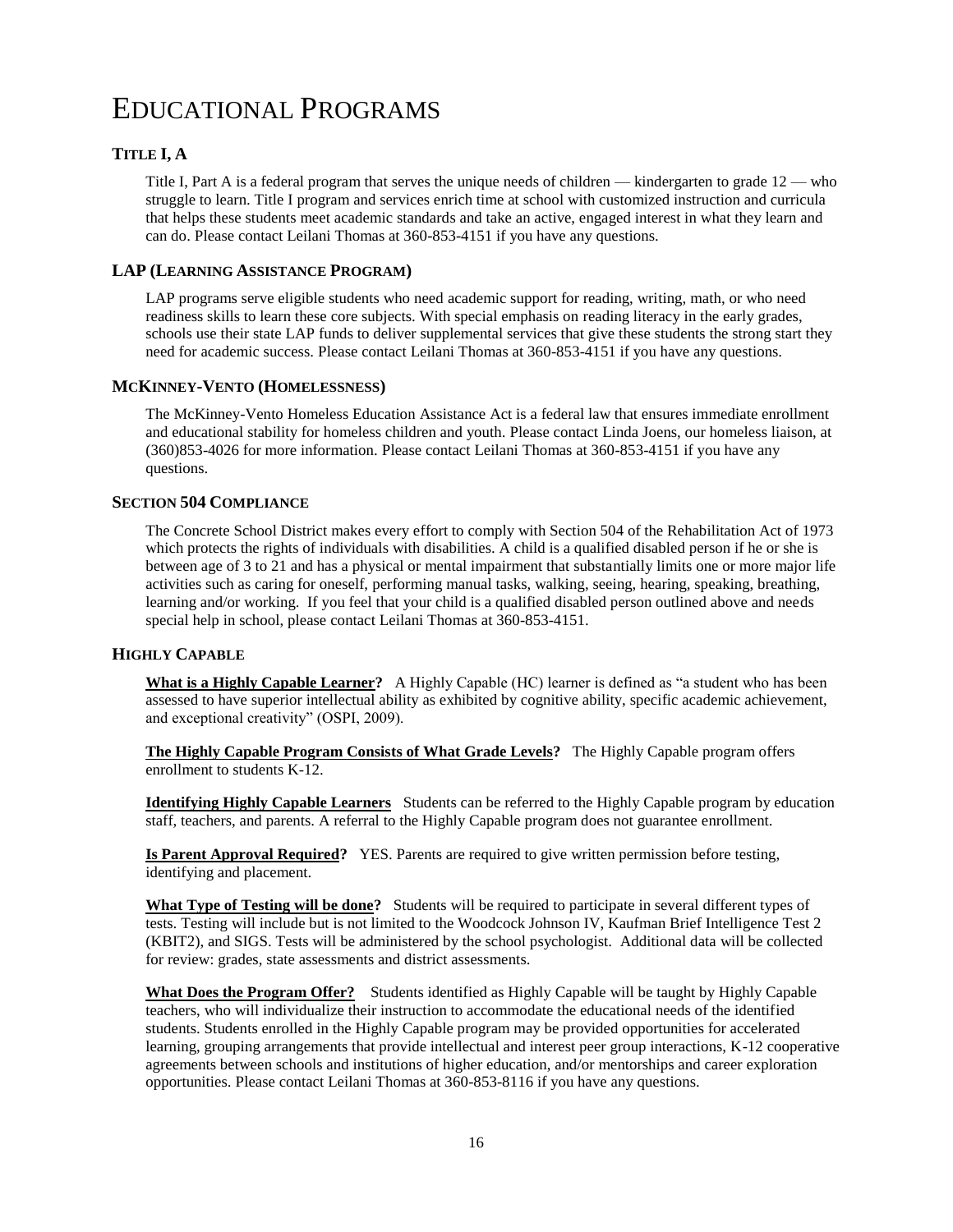### **QUALIFICATIONS OF STAFF**

 A parent's right to know information about a teacher's qualification as required by No Child Left Behind [Section 1111(6)(A) ESEA]:

 At Concrete School District, we are proud of our teachers and feel they are ready for the coming school year and are prepared to give your child a high-quality education. As t a Title I district, we must meet federal rules related to teacher qualification as defined I the No Child Left Behind. These rules allow you to learn more about your child's teachers' training and credentials. We are happy to provide this information to you at any time, you may ask:

- Whether the teacher med state qualification and certification requirements for the grade level and the subject s/he is teaching.
- Whether the teacher received an emergency or conational certificate through which the state qualifications were waived, and
- What undergraduate or graduate degrees the teacher holds, including graduate certificates and additional degrees, and major(s) or area(s) of concentration.
- You may also ask whether your child receives help from a paraprofessional. If your child receives this assistance, we can provide you with information about the paraprofessional's qualification.

 Our staff is committed to helping your child develop the academic knowledge and critical thinking skills that s/he needs to succeed in school and beyond. That commitment includes making sure that all our teachers and paraprofessionals are highly skilled.

 If you have any question about your child's assignment to a teacher or paraprofessionals, please contact Leilani Thomas, Executive Director, at (360) 853-4151.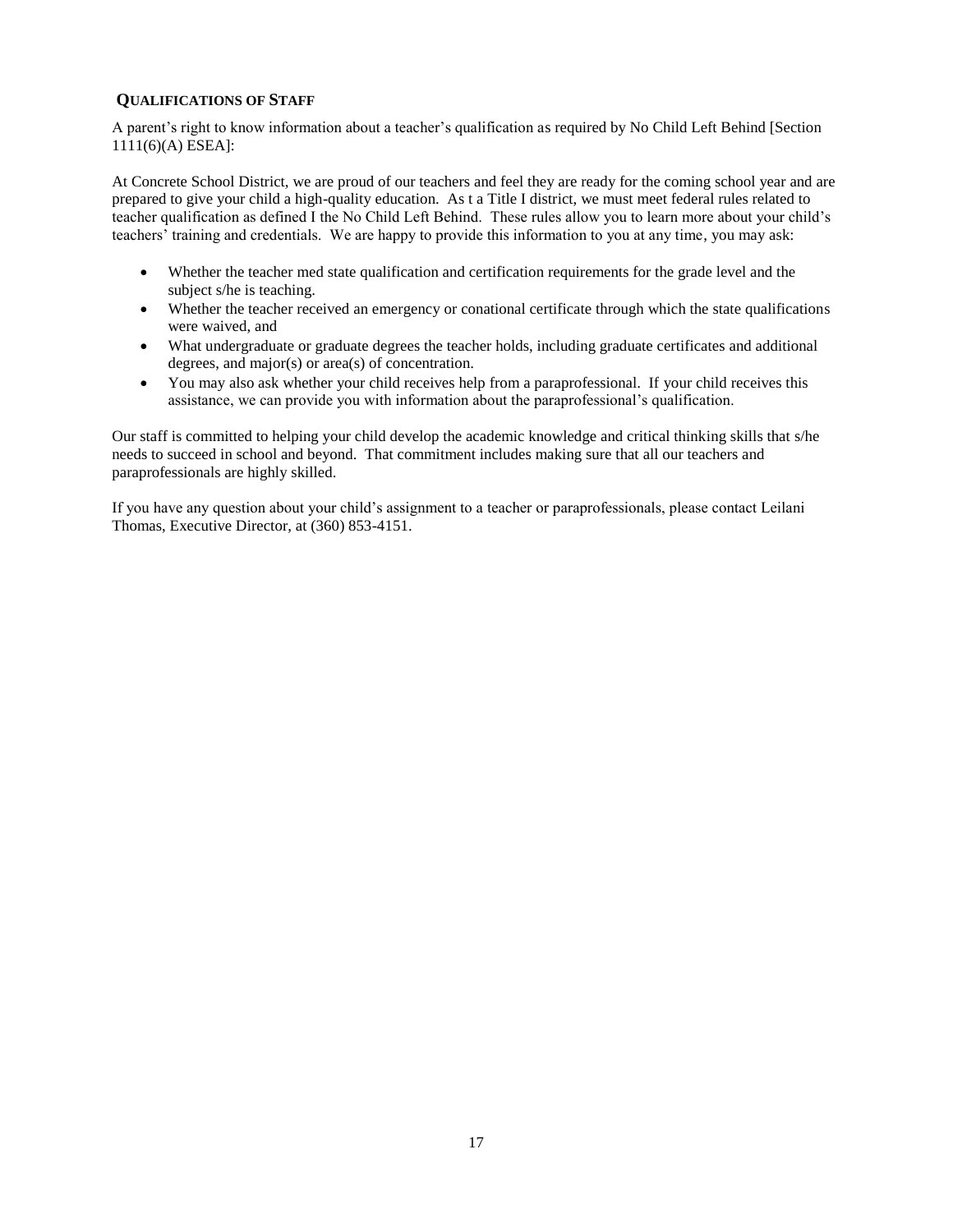### TECHNOLOGY USE AGREEMENT

 Concrete School District is pleased to offer student access to technology such as computer software, computer hardware, electronic communication, and Internet access. The smooth operation of these technologies relies upon the proper conduct of the users who must understand and follow strict rules. These rules are provided so that both students and parent have a clear understanding of the student responsibilities regarding technology use in the school setting. This agreement is legally binding and indicates that the signers have read and agree to abide by the terms and conditions herein. Penalties for violations will be determined by the building administrator.

### **Terms and Conditions**

### **SAFETY**

 Access to District information resources is designed in ways that point students to resources, which have been reviewed and evaluated prior to use. While students may be able to move beyond those resources particularly suited to the learning objectives. Students may pursue independent electronic research only if they have been granted parent permission as indicated by parent authorization below. The use of e-mail or other electronic communication, which contains student identifying information, is restricted to the promotion of resource sharing, innovation and communication between educational institutions. All information, data and communication on District equipment is public and, as such, will be monitored and may be removed at the discretion of the District.

### **DISTRICT POLICY AND LEGAL ISSUES**

 The use of District-owned and operated technology must be in support of education and research consistent with the educational objectives and mission of Concrete School District. Use of District's network or computer resources must comply with the rules established within each site and/or classroom. Transmission or use of any material in violation of U.S. or State regulation is prohibited. This includes but is not limited to copyrighted material, threatening or obscene material or material protected by trade secret. All software installed on District equipment must be licensed by the District. The use of illegal or unlicensed software on District equipment is not allowed and will result in removal of the software and may result in prosecution.

### **THE FOLLOWING ARE NOT PERMITTED:**

 Sending or displaying offensive messages or pictures, using obscene language, cyber bullying, damaging computers, computer systems or computer networks, violating copyright laws, using another's password, trespassing in another's folders work or files, employing the network for commercial purposes, changing computer settings to personalize the computer, downloading anything off the Internet without the consent of the technology supervisor, moving computers or computer systems components, troubleshooting software or hardware problems, chatting, checking personal email, loading software without tech approval, instant messaging. Violations may result in a loss of access as well as other disciplinary or legal actions.

#### **SECURITY**

 All District technology resources are public resources used for a broad variety of educational, record keeping and business operations. Security and dependability of these resources is critical. Attempting to violate security, harming or destroying equipment, modifying or misusing other people's information, or attempting to gain unauthorized access to someone else's account will not be allowed. Individual site policies will determine consequences to violations and students will be held accountable for any loss or damage. Specific policies and procedures will be presented to students within each site. Site policies and procedures will be updated regularly to include changes in technology, current issues of concern and other changes as needed.